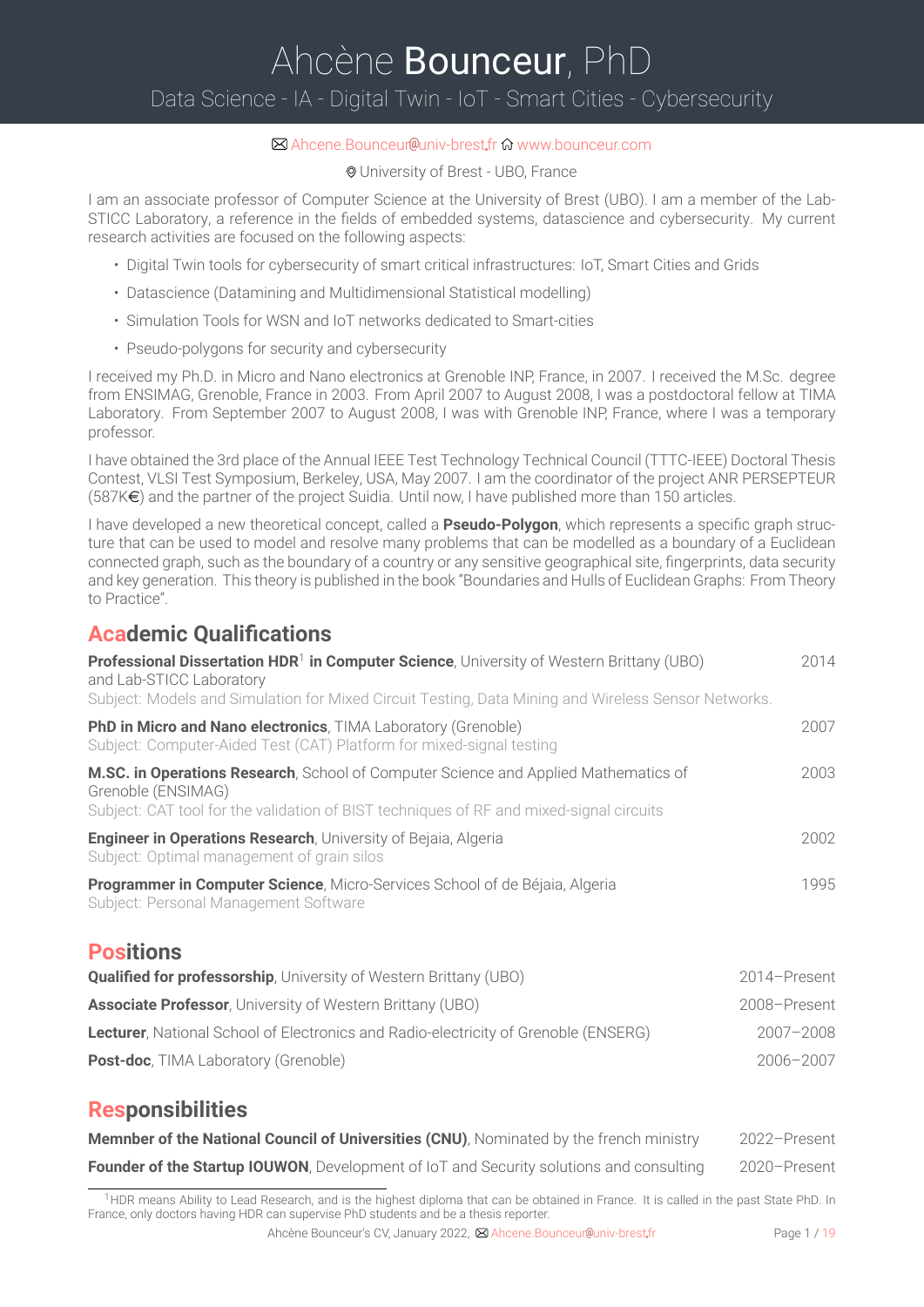#### https://www.iouwon.fr

| Head of the computer science section, Continuous Training department of the University of<br>Western Brittany                                       | 2011-Present  |
|-----------------------------------------------------------------------------------------------------------------------------------------------------|---------------|
| <b>Co-Head of the Master Degree LSE, University of Western Brittany (UBO)</b>                                                                       | 2009-Present  |
| Associated Researcher and Member of the Scientific council, Centre for the Development<br>of Advanced Technologies (CDTA, Algeria)                  | $2014 - 2016$ |
| <b>Associated Researcher, LIMED Laboratory, University of Bejaia (Algeria)</b>                                                                      | $2010 - 2007$ |
| <b>Distinctions and Patents</b><br><b>Patent: Platform Suidia, IoT Platform for monitoring the gestational diabetes</b>                             | 2015          |
| Best papers at ACM ICFNDS, Jordan                                                                                                                   | 2018          |
| Best papers at ACM ICC, Bulgaria                                                                                                                    | 2016          |
| 3rd place winner in the Annual IEEE Test Technology Technical Council (TTTC) Doctoral<br><b>Thesis Contest</b> , VLSI Test Symposium, Berkeley, USA | 2007          |

### **Collective Responsibilities and Organisation of Scientific Events**

### **At the [international](#page-0-0) level**

- **Guest editor** of the following journals:
	- **–** Journal of Sensor MDPI (2022)
	- **–** Journal of Sensor and Actuator Networks (2019)
	- **–** Algorithm for Wireless Sensor Networks (2014)
- **General Chair** of the conferences ACM ICC 2016, ACM BDAW 2016 and the ACM ICFNDS 2019 :
	- **–** We received an average of 160 submissions, from 15 different countries, we put 2 to 3 reviewers per paper for an acceptance rate of 35%. We work closely with the Journal of Sensor and Actuator Networks, which funds part of the keynotes and the candidate with the best paper.
- **Co-organization** with Pr. Bernard Pottier of an international summer school on sensor networks, measurements and environment and organization of a training on Arduino and wireless. http://ecole-capteurs.univ-brest.fr
- **Associate Editor** of EURASIA journal
- **Responsible of the Tutorials** of the IDT 2014 conference
- **Associate head** of the RCM (Network of Sensors for Medicine) research team of the LIMED laboratory (Medical Informatics Laboratory - University of Béjaia)
- **Co-organisation** with Pr Abdelkamel Tari (University of Béjaia, Algeria) of a summer school on Wireless Sensor Networks: Impacts and Challenges for Society from 30 June 2013 to 3 July 2013.
	- **–** Thirteen speakers were invited, including 8 international and 5 national researchers.
	- **–** I provided training on the basic programming of wireless sensor networks.
	- **–** Site : http://pagesperso.univ-brest.fr/~bounceur/ecole2013
- **Invited** to provide practical training on wireless sensor networks and to manage the website of a winter school on wireless sensor networks organised by the University of Oran (2013)
- **Invited** to provide practical training on wireless sensor networks and the Arduino (winter school on wireless sensor networks organised by the CDTA -2014)
- **Proposal for the creation of a new medical informatics laboratory LIMED** (Laboratoire d'Informatique Médicale) and participation in the piloting of its creation at the University of Béjaia (with Mr Abdelkamel Tari, its director and Mrs Chafiaa Hamitouche, the deputy director of the LATIM laboratory of Brest) under the direction of Pr Djoudi Merabet and Pr Kamel Tari the former rector of the University of Béjaia - 2013.
- **Establishment of official cooperation** between the University of Béjaia and the University of Brest in 2010 and 2012.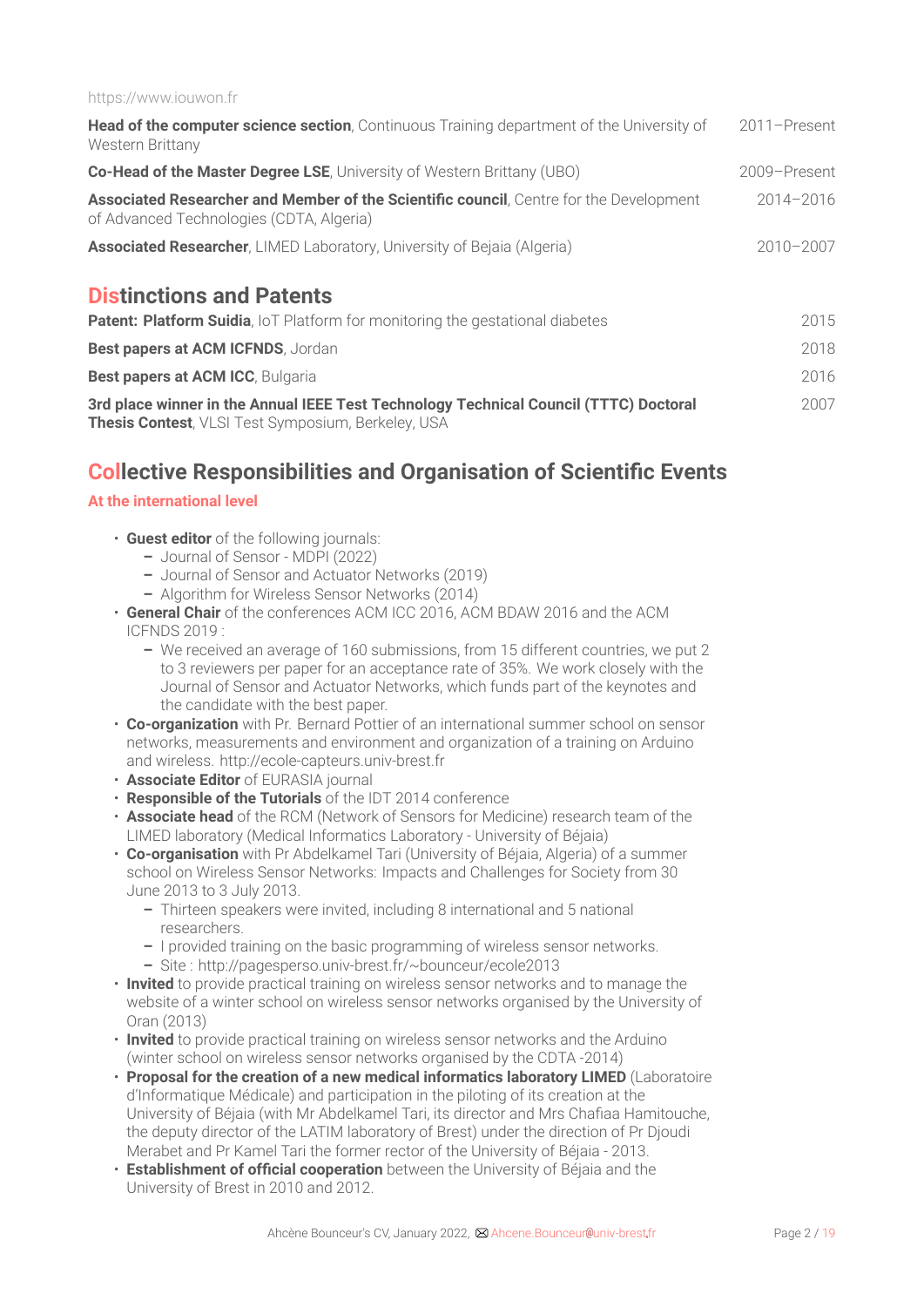### **At a [national](#page-0-0) level**

- **Member of the steering committee** of the national CNRS research group GDR-SoC2 (Axis: Connected Objects)
- **Member of the steering committee** of the national CNRS research group GDR-OSI from 2011
- **Organisation** of a thematic day with the Test and Tolerance Group of GDR SoC-SiP (Pierre and Marie Curie University, Jussieu, 5 October 2012)
	- **–** Theme: Methods and Tools for Taking into Account the Variability of Manufacturing Processes
	- **–** Site: http://pagesperso.univ-brest.fr/~bounceur/journee\_thematique\_gdr.html
- **Carrying out scientific expertises** (European and french project funding, grant applications, etc.)

### **Locally (at UBO and Lab-STICC Laboratory)**

- **Member of the Scientific Council** of the research centre IBNM (Institut Brestois du Numérique et des Mathématiques) and responsible for its website
- **Responsible** of the website of our department
- **In charge** (with Franck Vermet) of the IBNM seminars since 2016
- **Co-responsible** of the SSC seminars (Seminaires des Systèmes Communicants) of the Lab-STICC and the ISSTB (11 monthly seminars organised) from 2010 to 2011. http://pagesperso.univ-brest.fr/~bounceur/isstb/ssc
- **Organisation** of a thematic day on IoT networks at UBO (http://pagesperso.univ-brest.fr/ bounceur/journee\_mocs\_2016/)

### **Keynotes and Invited Talks**

### **[Keynotes](#page-0-0) [13]**

| CupCarbon: A Platform for Designing and Simulating IoT and Wireless Sensor Networks<br>dedicated to secured smart-city applications                                                                                                                                         | 2022        |
|-----------------------------------------------------------------------------------------------------------------------------------------------------------------------------------------------------------------------------------------------------------------------------|-------------|
| Int. E-Conference on Advances of Electronics And Computer Technology (ICAECT-2022), India, April 7th, 2022.                                                                                                                                                                 |             |
| <b>CupCarbon for Cybersecurity and BlockChain modelling: which model?</b><br>Artificial Intelligence for Cyber Security and Privacy Conference, El-Oued, Algeria, November 20th, 2021.                                                                                      | 2021        |
| DATA simulation, generation and collection tools for smart cities<br>Workshop on Data, Algerian ministry invitation, DGRSDT, Cerist, Algeria, February 27th, 2020.                                                                                                          | 2020        |
| CupCarbon-Lab for the validation of Cybersecurity algorithms including BlockChain                                                                                                                                                                                           | 2019        |
| technology<br>In the 2nd International Conference on Computational Intelligence, Security and IoT (ICCISIoT 2019), 13-14 De-<br>cember 2019, National Institute of Technology Agartala, Tripura, India                                                                      |             |
| The concept of a Pseudo-Polygon and its Application to loT<br>In the 1st International Conference on Artificial Intelligence and its Applications (AIAP'18), 4-5 December, 2018,<br>El-Oued, Algeria                                                                        | 2018        |
| The concept of a Pseudo-Polygon and its Application to Big Data and IoT<br>In the 7th International Society for Knowledge Organization (ISKO-Maghreb), 25-26 November, 2018, Bejaia, Al-<br>geria (https://www.youtube.com/watch?v=hIQqLA5psNI)                             | 2018        |
| A Pseudo-Polygon and Its Application in IoT Networks<br>In the International Conference on Future Networks and Distributed Systems (ICFNDS), 26-27 June, 2018, Am-<br>man, Jordan                                                                                           | 2018        |
| Finding the boundary nodes of a WSN using the D-LPCN algorithm and its simulation<br>under CupCarbon                                                                                                                                                                        | 2017        |
| In the 1st EAI International Conference on Future Internet Technologies and Trends (ICFITT 2017), August 31-<br>September 2, 2017, Surat, India                                                                                                                             |             |
| From Smart-city and IoT Simulation to Big Data Generation<br>In the 2nd ACM International Conference on Internet of things and Cloud Computing (ICC 2017), Keynote Speaker,<br>Cambridge city, Churchill College. University of Cambridge, United Kingdom. 22-23 March 2017 | 2017        |
| Ahcène Bounceur's CV, January 2022, ⊠ Ahcene. Bounceur@univ-brest.fr                                                                                                                                                                                                        | Page 3 / 19 |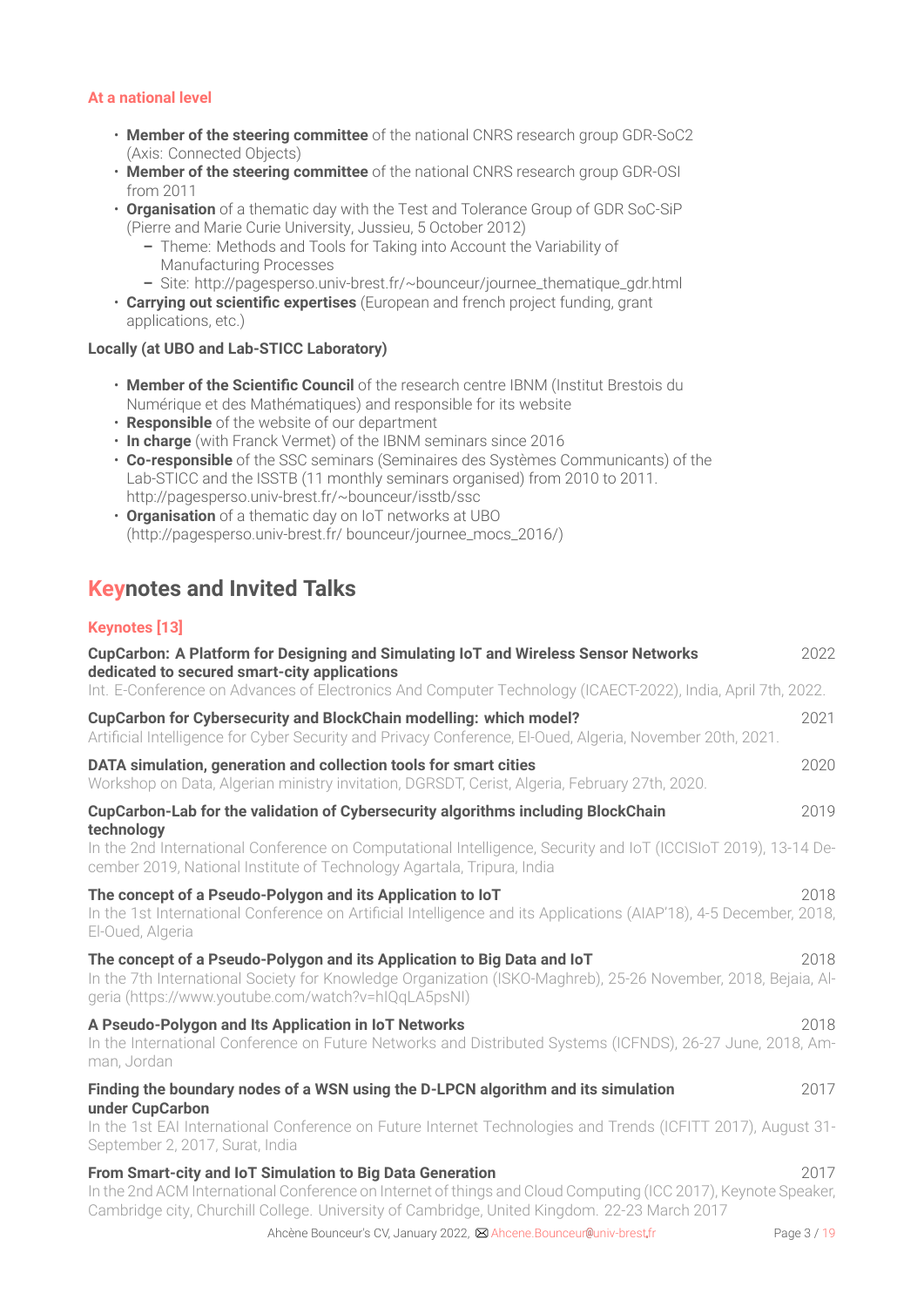| CupCarbon: A New Platform for Designing and Simulating Smart-City and IoT Wireless<br><b>Sensor Networks (SCI-WSN)</b>                                                                                                                                                                                                                                                                                                                                                     | 2016          |
|----------------------------------------------------------------------------------------------------------------------------------------------------------------------------------------------------------------------------------------------------------------------------------------------------------------------------------------------------------------------------------------------------------------------------------------------------------------------------|---------------|
| International Conference on Internet of Things and Cloud Computing, Mar 2016, Cambridge, United Kingdom                                                                                                                                                                                                                                                                                                                                                                    |               |
| <b>Big-Data: The third computer revolution</b><br>The first edition of the Annual Congress on Applied Science and Technology (CASTA'16), Boumerdes, Algeria.<br>September 18-20, 2016                                                                                                                                                                                                                                                                                      | 2016          |
| A New Platform for Designing and Simulating Smart-City and IoT Wireless Sensor<br><b>Networks</b>                                                                                                                                                                                                                                                                                                                                                                          | 2016          |
| 5th edition of the "Big Data Mining and Visualization" days, University of Lorraine, June 23-24, 2016                                                                                                                                                                                                                                                                                                                                                                      |               |
| CupCarbon: A New Platform for Designing and Simulating Smart-City & IoT Wireless<br><b>Sensor Networks (SCI-WSN)</b>                                                                                                                                                                                                                                                                                                                                                       | 2015          |
| In the International conference on Intelligent Information Processing, Security and Advanced Communication,<br>IPAC'2015, University Hadj Lakhdar of Batna, Algeria, 23-25 November 2015                                                                                                                                                                                                                                                                                   |               |
| <b>Invited Talks [10]</b>                                                                                                                                                                                                                                                                                                                                                                                                                                                  |               |
| CupCarbon: A Platform for Designing and Simulating IoT and Wireless Sensor Networks<br>dedicated to secured smart-city applications<br>Internal Seminar, University of Sharjah.                                                                                                                                                                                                                                                                                            | 2022          |
| Teaching method of the IoT in Master, 3rd Pedagogical Day<br>Third Pedagogical Day, GDR SoC2, Connected Objects Axis, UPMC, Paris, France, March 9th, 2020                                                                                                                                                                                                                                                                                                                 | 2020          |
| <b>Design and Simulate Secure Algorithms</b><br>International Pluridisciplinary PhD Meeting (IPPM'20), University of El-Oued, Algeria, February 25th, 2020                                                                                                                                                                                                                                                                                                                 | 2020          |
| Simulate IoT networks with CupCarbon<br>Séminaire d'Automatique du plateau de Saclay of iCODE, Centrale Supélec                                                                                                                                                                                                                                                                                                                                                            | 2019          |
| Algorithms for finding the boundary nodes of a WSN and their simulation under<br><b>CupCarbon</b><br>Internal seminar, Manchester Metropolitan University, June 19th, 2019, UK                                                                                                                                                                                                                                                                                             | 2019          |
|                                                                                                                                                                                                                                                                                                                                                                                                                                                                            |               |
| Distributed Algorithms for Leader Election in Wireless and IoT Networks<br>Invited presentation, GT-OSI, Jussieux, Paris, October 20, 2017                                                                                                                                                                                                                                                                                                                                 | 2017          |
| From Smart-city and IoT Simulation to Big Data Generation<br>Invited talk, University of Bejaia, July 2016                                                                                                                                                                                                                                                                                                                                                                 | 2016          |
| Plateforme logicielle CupCarbon de conception et de simulation des réseaux de capteurs<br>sans fil de nouvelle génération dédiée aux smart-cities<br>IRCICA seminar on sensor networks, 6 November 2015, IRCICA, Lille                                                                                                                                                                                                                                                     | 2015          |
| Finding the Polygonal Envelope of a Wireless Sensor Network: Theory and Practice<br>Internal Seminar, University of Clermont-Ferrand, July 2015                                                                                                                                                                                                                                                                                                                            | 2015          |
| Finding the Polygonal Envelope of a Wireless Sensor Network: Theory and Practice<br>Internal Seminar, GDR-RO, CEA, Paris, May 2015                                                                                                                                                                                                                                                                                                                                         | 2015          |
| <b>Projects</b>                                                                                                                                                                                                                                                                                                                                                                                                                                                            |               |
| CNEPRU: 500K€, Algerian National Research Project<br>The project concerns "Applications of wireless sensor networks in the context of the Internet of Things", Project<br>code: C00L07UN310120150010, Project approved from 01/01/2016 for a duration of 4 years (until 31/12/2019).                                                                                                                                                                                       | 2016-2019     |
| PERSEPTEUR: 587K€, French Research Agency Project<br>I was a coordinator of an ANR research project on behalf of PERSEPTEUR. The aim of this project is to develop<br>a design flow of wireless sensor networks in an urban environment while taking into account electromagnetic<br>waves. This flow will be integrated into a 3D sensor network simulator to be able to model and simulate networks<br>in a 3D environment, which in our case represents a virtual city. | $2015 - 1018$ |

### **SUIDIA: 600K€**, Regional Health Agency Project 2014-2018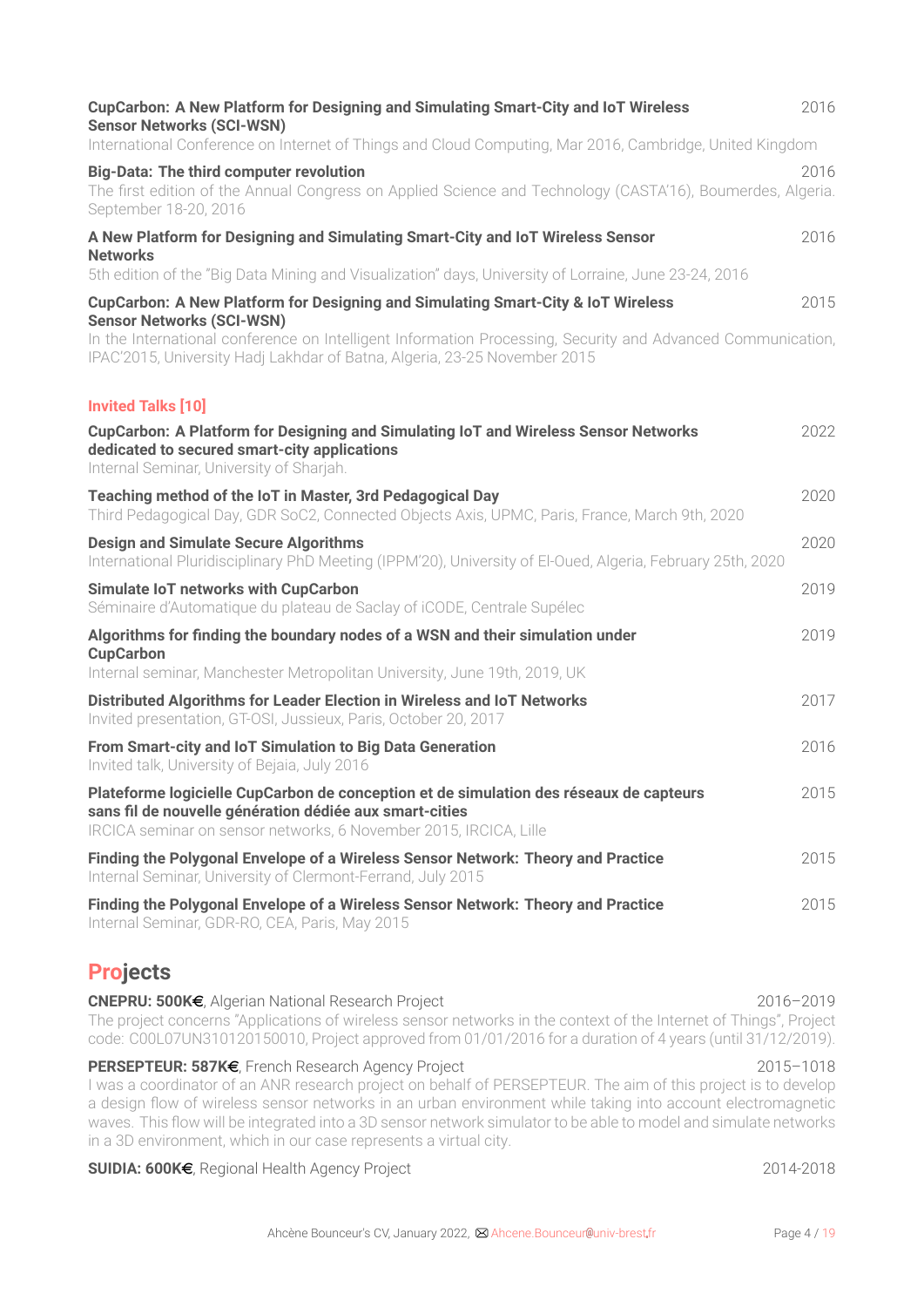The project focuses on the development of an IoT Health Application for the remote monitoring of patients with gestational diabetes using new communication technologies based mainly on smartphones and touch-sensitive tablets. This platform is currently being used officially by the doctors of the Brest hospital.

| PNR: 500K€, National Research Programme Project<br>A PNR project involves international partners and is funded completely by the Algerian government. It is focused<br>on cybercrime under the title "Automatic extraction and analysis of evidence data in cybercrime investigations".                                                                                                                     | 2011-2014     |
|-------------------------------------------------------------------------------------------------------------------------------------------------------------------------------------------------------------------------------------------------------------------------------------------------------------------------------------------------------------------------------------------------------------|---------------|
| <b>ISSTB: 10K€, ISSTB (university institute) project</b><br>The objective of this project is to work on Statistical modelling for testing the extreme behaviour of microelec-<br>tronic circuits.                                                                                                                                                                                                           | 2011-2014     |
| <b>Cuparbon U-One, Principal Investigator</b><br>A Smart City and IoT Wireless Sensor Network Simulator. (URL: http://cupcarbon.com)                                                                                                                                                                                                                                                                        | 2013-Present  |
| <b>SeaShell, Principal Investigator</b><br>Android IoT and RFID Simulator. (URL: https://www.youtube.com/watch?v=C9LsxsIOxzA)                                                                                                                                                                                                                                                                               | 2019-Present  |
| <b>Tutorials</b>                                                                                                                                                                                                                                                                                                                                                                                            |               |
| Tutorial on WSN Programming, Summer School, Research Center CDTA, Algeria                                                                                                                                                                                                                                                                                                                                   | 2014          |
| Tutorial on XBee and WSN Programming, Summer School, University of Oran, Algeria                                                                                                                                                                                                                                                                                                                            | 2013          |
| Tutorial on WSN Simulation, Summer School, University of Bejaia, Algeria                                                                                                                                                                                                                                                                                                                                    | 2013          |
| <b>Tutorial on XBee Programming, Summer School, University of Brest, France</b>                                                                                                                                                                                                                                                                                                                             | 2012          |
| <b>Teaching</b>                                                                                                                                                                                                                                                                                                                                                                                             |               |
| Associate Professor, University of Brest, ISEN School, ENSTA School, France<br>Security programming with Java (3rd Year)<br>Wireless Sensor Network Design and Simulation (5th Year)<br>Distributed Graph programming and simulation (3rd Year)<br>IoT Programming (5th Year)<br>GUI Programming with Android (4th Year)<br>Advanced Android Programming (5th Year)<br>Advanced Java Programming (3rd Year) | 2010-Present  |
| <b>Associate Professor</b> , University of Brest and ISEN School, France<br>J2ME Programming (5th Year)<br>GUI Programming with Java (4th Year)<br>Digital Testing (5th Year)<br>Network Programming with Java (3rd Year)                                                                                                                                                                                   | 2008-2014     |
| PhD Student, ENSIEG and Polytech'Grenoble, France<br>Object-oriented programming (Java)(M.Sc. Degree)<br>Tcl/Tk Language (M.Sc. Degree)<br>DBMS (database management system) (1st year)                                                                                                                                                                                                                     | 2004-2007     |
| Lecturer, ENSIEG, Grenoble, France<br>VHDL programming (3rd Year)<br>Rapid Prototyping with VHDL (4th Year)<br>C Programming (4th Year)<br>Introduction to VLSI desigh (4th Year)<br>Digital Microelectronics (4th Year)<br>Operating System (4th Year)<br>Rapid Prototyping with VHDL (4th Year)<br>Java Programming (4th Year)<br>Rapid Prototyping with VHDL (4th Year)                                  | $2007 - 2008$ |
| <b>International Teaching</b><br>Software Tosting (3rd Voar) - University of HANOL Victor (2010-2014                                                                                                                                                                                                                                                                                                        |               |

Software Testing (3rd Year) - University of HANOI, Vietnam (2010–2014) Android Programming (Post-Doctoral students) - University of Bejaia, Algeria (2010-2012) WSN Programming (Post-Doctoral students) - University of Bejaia, Algeria (2010-2012)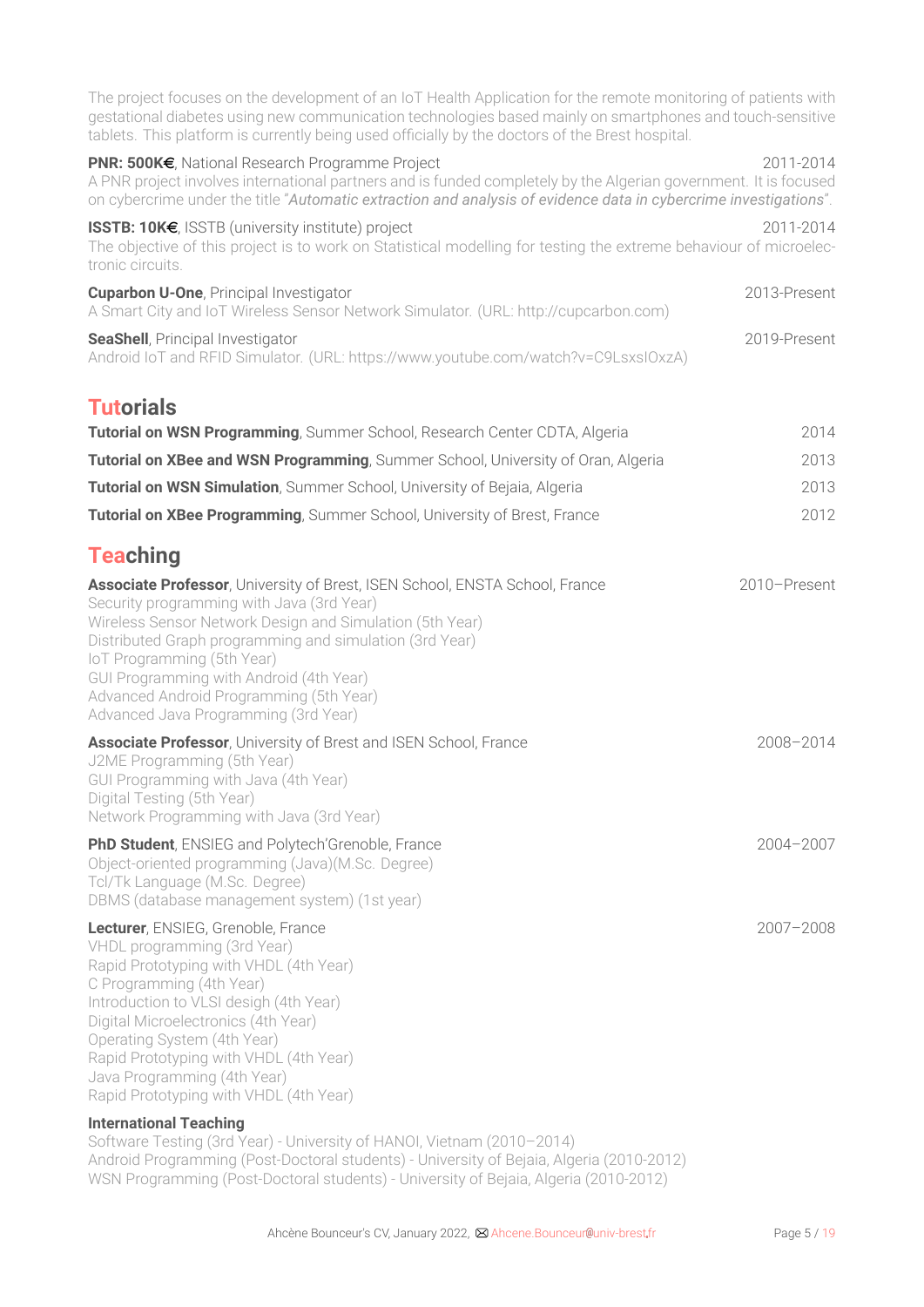## **PhD and HDR External Examinership**

| <b>Bourenane Abbache</b> , PhD thesis (University of Bejaia, Algeria)                                                                                                             | 14/09/2019 |
|-----------------------------------------------------------------------------------------------------------------------------------------------------------------------------------|------------|
| Joreg Herrera, PhD thesis (Universitat Politècnica de València, Spain)                                                                                                            | 12/07/2017 |
| Xuan Sang, PhD thesis (ENSTA Bretagne, France)                                                                                                                                    | 31/05/2017 |
| Lotfi Zaouche, PhD thesis (UTC de Compiègne, France)                                                                                                                              | 08/02/2017 |
| <b>Samir Uzzaman, PhD thesis (King's College London)</b>                                                                                                                          | 25/02/2017 |
| <b>Feriel Bouakkaz</b> , PhD thesis (University of Bejaia, Algeria)                                                                                                               | 02/07/2016 |
| <b>Samia Djemai</b> , PhD thesis (University of Bejaia, Algeria)                                                                                                                  | 28/06/2016 |
| Yao Li, PhD thesis (UPMC, Paris, France)                                                                                                                                          | 17/06/2015 |
| <b>Nawel Bendimerad, PhD thesis (University of Oran, Algeria)</b>                                                                                                                 | 01/10/2015 |
| Richun Fei, PhD thesis (TIMA, Grenoble INP, France)                                                                                                                               | 13/10/2015 |
| Mawloud Omar, HDR thesis (University of Bejaia, Algeria)                                                                                                                          | 27/11/2014 |
| <b>Noureddine Akkouche</b> , PhD thesis (TIMA, Grenoble INP, France)                                                                                                              | 09/09/2011 |
| <b>PhD Supervision</b>                                                                                                                                                            |            |
| Hamza Ngadi, University of Brest Funding<br>Title: Digitail Twin for secured smart-city applications                                                                              | 09/2024    |
| <b>Mostefa Kara, University of Eloued Funding</b><br>Title: Security management of autonomous cloud entities in a distributed system                                              | 09/2022    |
| Saci Medileh, University of Eloued Funding<br>Title: The Security and efficient management of distributed behavior in the context of Internet of Things (IoT)                     | 09/2022    |
| Nabil Kadjouh, (Defence already programmed) University of Bejaia Funding<br>Title: Simulation of next-generation wireless sensor networks for smart cities                        | 09/2022    |
| Naima Belakbir, Industrial Funding (Systrans)<br>Title: Optimisation methods for transport, the case of specific constraints                                                      | 05/2020    |
| <b>Madani Bezoui</b> , University of Boumerdes Funding<br>Title: Contribution of multi-objective programming to portfolio optimisation                                            | 09/2019    |
| Sanaa Ghalem, University of Oran Funding<br>Title: Managing uncertainties in wireless sensor networks                                                                             | 09/2019    |
| <b>Umber Noreen, ANR Project Funding</b><br>Title: Interference modelling for 3D simulator of sensor networks dedicated to smart-cities                                           | 12/2018    |
| Taha Alwajeeh, ANR Project Funding<br>Title: Efficient radio channel modelling for urban sensor networks                                                                          | 12/2018    |
| Ali Benzerbadj, PROFAS B+ Funding<br>Title: A cross-layer approach for energy savings and reliability in wireless sensor networks for mission-critical<br>monitoring applications | 07/2018    |
| <b>Massinissa Lounis, PNR Project Funding</b><br>Title: Wireless Sensor Networks, Modelling and Application to Environmental Measurements                                         | 05/2018    |
| Abdelkader Laouid, PNR Project Funding<br>Title: Self-management and security in dynamic distributed systems                                                                      | 11/2017    |
| Massinissa Saoudi, University of Brest Funding<br>Title: Design of a network of sensors for decision making based on Data Mining methods                                          | 09/2017    |
| Farid Lalem, Cherchell School Funding<br>Title: Methodological and application framework for the development of reliable sensor networks                                          | 09/2017    |
| Rima Houari, PNR Project Funding<br>Title: Multi-Dimensional Sample Generation for Data Mining Study                                                                              | 03/2017    |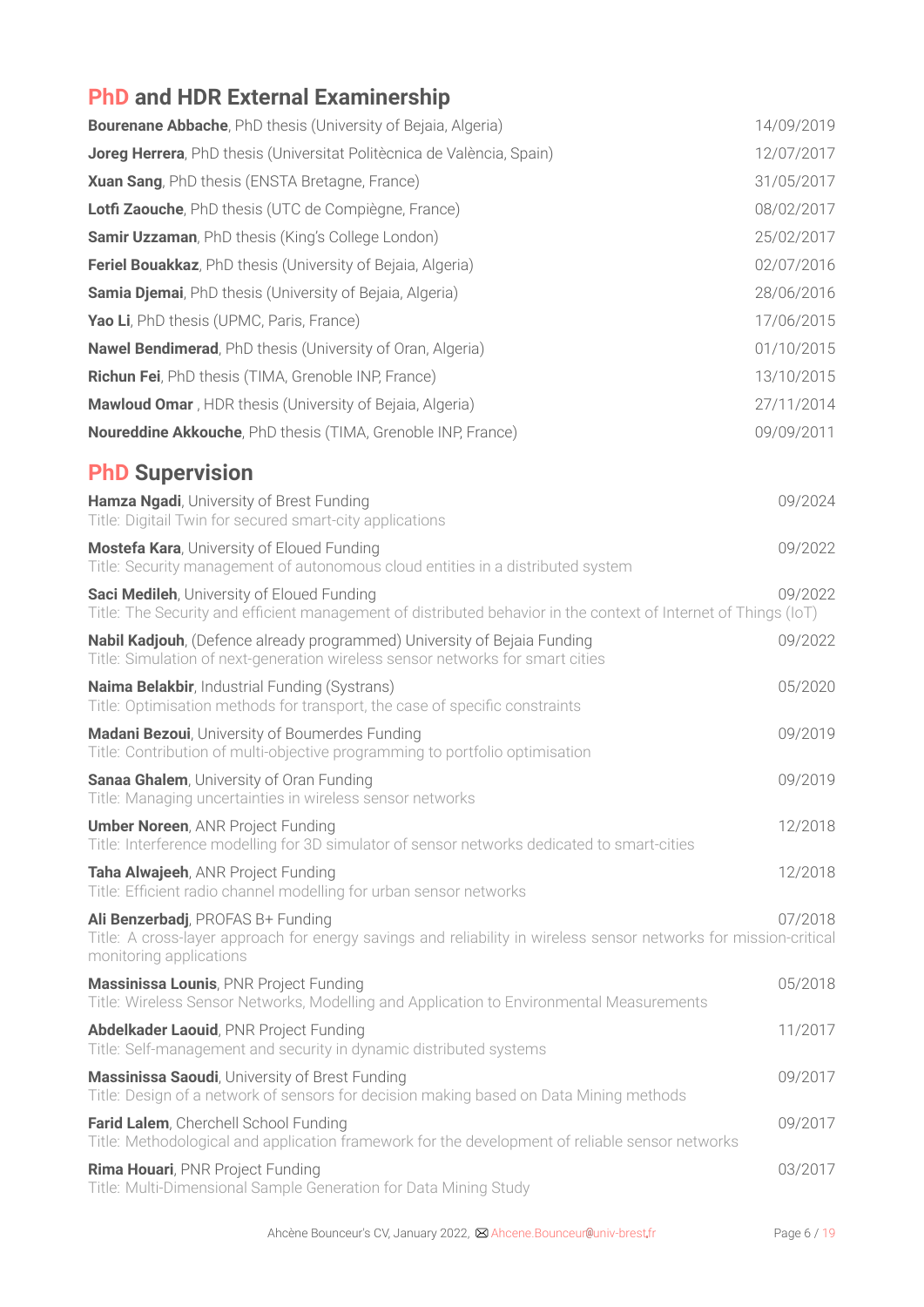### **Kamel Beznia**, Cherchell School Funding 09/2013

Title: Statistical methods for test evaluation of analogue and mixed-signal circuits under multiple parametric variations

### **Research Activities**

### **Recent Years** 2012-Present

- Digitail twin for Cybersecurity in smart critical infrastructures
- Pseudo-Polygons for the determination of the polygonal hull: Cybersecurity and smart-city applications
- IoT Simulation and IoT Digital Twin (CupCarbon simulator)
- Models and architectures for the simulation and emulation of sensor networks dedicated to smart-cities ;
- Statistical modelling for data mining (cases of missing data, failures, anomalies in sensor networks) ;

### **Previous years** 2002–2012

- Test evaluation by considering variations in the manufacturing process (*process variation*) using multidimensional statistical models (Copulae theory, Extreme Value Theory)
- Monte Carlo simulation techniques to accurately evaluate the Test Metrics under deviations from the manufacturing process
- Modeling a very large and non-linear circuit process variations using Archimedean copula

### **Committees**

**Program Committee Member:** Globecom, IEEE ICC, CCNC, ICFNDS, IEEE PiCom, IDT, ANT, IMS3TW, IPAC, IS-NCC, ATSIP, CBDCom, MSPA ...

**Reviewer:** Ad hoc Networks, JNCA (Journal of Network and Computer Applications), TCAD (Transactions on Computer Aided Design), ITC (International Test Conference) and JETTA (Journal of Electronic Testing: Theory and Application), and in many other conferences.

### **Press and Public Profile**

| Interview about Future Internet Technologies, Conference ICFITT, India<br>https://www.youtube.com/watch?v=4qEvdW0I_Q8                                                       | 2017 |
|-----------------------------------------------------------------------------------------------------------------------------------------------------------------------------|------|
| Ennahar TV (in arabic), Invitation to talk about research in Algeria<br>https://www.youtube.com/watch?v=Qeo3I2XIV1U                                                         | 2018 |
| Suidia (CHRU of Brest Magazine), IoT Platform for gestational diabete<br>http://labsticc.univ-brest.fr/~bounceur/documents/envies_magazine.pdf                              | 2015 |
| Suidia (UBO Research Magazine), IoT Platform for gestational diabete<br>http://labsticc.univ-brest.fr/~bounceur/documents/suidia_lettre_rech_ubo.pdf                        | 2015 |
| Science Mag: Bouncing Back in a New Country, Interview in Science Mag<br>https://www.sciencemag.org/careers/2007/10/bouncing-back-new-country                               | 2007 |
| <b>Newspaper Telegram, Article: Computer Science in Business Schools</b><br>https://www.ouest-france.fr/bretagne/brest-29200/le-langage-internet-lecole-de-commerce-2980727 | 2014 |
| <b>Interview</b> , Coworking space of Brest<br>https://www.lacantine-brest.net/membres/ahcene-bounceur/                                                                     | 2014 |

### **Publications**

### **H-INDEX: 22 - Citations: 2650**

### **Reports (HDR, Ph.D., M.Sc.) (4)**

[1] A. Bounceur, Modèles et Simulation pour le Test de Circuits Mixtes, la Fouille de Données et les Réseaux Ahcène Bounceur's CV, January 2022,  $\boxtimes$  Ahcene. Bounceur @univ-brest fr Page 7 / [19](#page-18-0)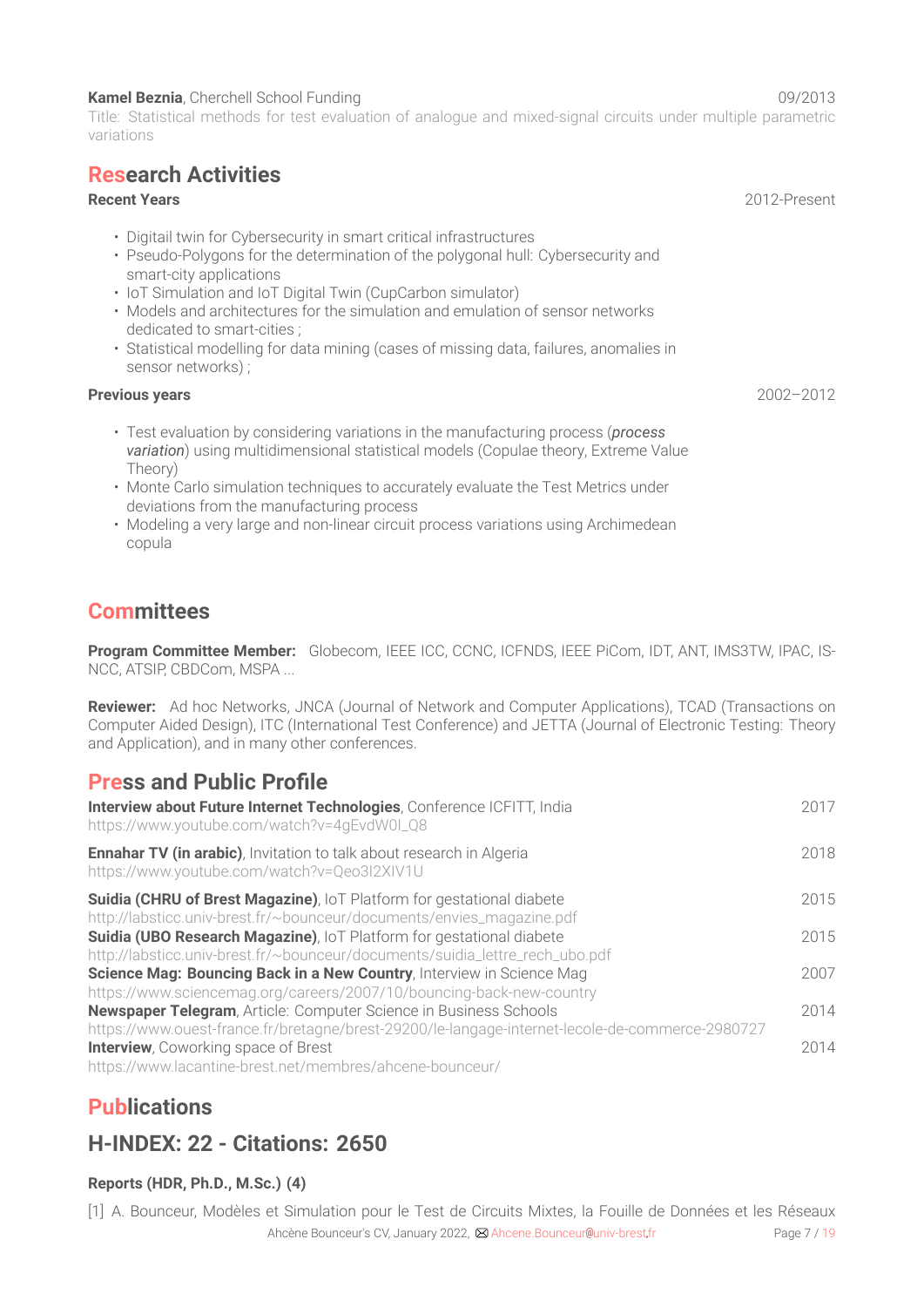de Capteurs Sans Fil, Habilitation à Diriger des Recherches. Laboratoire Lab-STICC, Université de Bretagne Occidentale (UBO), 2014.

- [2] A. Bounceur, Plateforme CAO pour le test de circuits mixtes, Thèse de doctorat, INPG, Grenoble, avril 2007.
- [3] A. Bounceur, Outil de CAO pour la validation des techniques d'auto-test des circuits microélectroniques, Rapport de DEA, ENSIMAG, INPG, Grenoble, septembre 2003.
- [4] A. Bounceur, Gestion optimale des silos à céréales de l'entreprise Cevital, Rapport de fin d'études, Université de Béjaia, septembre 2002.

### **Books (1)**

[1] A. Bounceur, M. Bezoui, R. Euler. **Boundaries and Hulls of Euclidean Graphs: From Theory to Practice**, CRC Press, Taylor & Francis Group Ed., 2018, ISBN : 1138048917.

### **Edited Books (3)**

- [1] Djallel Eddine Boubiche, Faouzi Hidoussi, Ahcène Bounceur. International conference on Big Data and Advanced Wireless technologies (BDAW'2016). ACM International Conference Proceedings Series, Blagoevgrad, Bulgaria, November 10-11, 978-1-4503-4779-2.
- [2] Djallel Eddine Boubiche, Faouzi Hidoussi, Lyamine Guezouli, Ahcène Bounceur, Homero Toral. International Conference on Internet of things and Cloud Computing (ICC'2016). March 2016, Cambridge, United Kingdom. ACM International Conference Proceedings Series, 2016, 978-1-4503-4063-2.
- [3] M. Sevaux, M. Vecchio, and A. Bounceur, editors. Special issue on Algorithms for Wireless Sensor Networks. Algo- rithms. MDPI, 2015. Disponible en ligne.

#### **Popular Technical-Books (2)**

- [1] A. Bounceur. Tutoriel Java: Le Monde des Objets. EDA Publishing Edition (ISBN : 978-2-3550-0004-1), 108 pages, 2007.
- [2] A. Bounceur. Delphi, le nécessaire pour débuter. EDA Publishing Edition (ISBN : 978-2-3550-0005-8), 55 pages, 2007.

### **Manuals (2)**

- [1] A. Bounceur. CupCarbon User Guide, 2017.
- [2] A. Bounceur. RMS CAT Platform, Manuel d'utilisation de la plateforme de simulation de fautes analogiques sous Cadence, 2007.

#### **Demo Papers (2)**

- [1] Ahcène Bounceur, Olivier Marc, Massinissa Lounis, Julien Soler, Laurent Clavier, Pierre Combeau, Rodolphe Vauzelle, Loic Lagadec, Reinhardt Euler, Madani Bezoui and Pietro Manzoni, CupCarbon-Lab: An IoT Emulator. In the Proceedings of IEEE Consumer Communications & Networking Conference (CCNC 2018), 12-15 January 2018, Las Vegas, USA.
- [2] M. Lounis, K. Mehdi, A. Bounceur. A CupCarbon Tool for Simulating Destructive Insect Movements. 1st IEEE International Conference on Information and Communication Technologies for Disaster Management (ICT-DM'14), Algiers, Algeria, March 24-25, 2014.

### **Invited Papers (7)**

- [1] Reinhardt Euler, Ahcène Bounceur, Madani Bezoui, Mohammad Hammoudeh, Loïc Lagadec, Abdelkader Laouid, Efficient Leader Election in Wireless Sensor and IoT Networks, Invited talk, 31st European Conference on Operational Research EURO, 11-14 July 2021, University of West Attica, Athens, Greece.
- [2] Reinhardt Euler, Ahcène Bounceur, Madani Bezoui, Finding the Boundary Nodes of a Euclidean Graph: Algorithms and Applications, Invited talk, Joint EURO/ALIO European Conference on Operational Research and International Conference on Applied Combinatorial Optimization, June 25th, 2018, Bologna, Italy.
- [3] Ahcène Bounceur, Madani Bezoui, Reinhardt Euler, Loic Lagadec and Mohammad Hammoudeh, Distributed Leader Election in Wireless and IoT Networks, Invited talk, European Conference on Operational Research EURO 2018, July 8th, 2018, Valencia.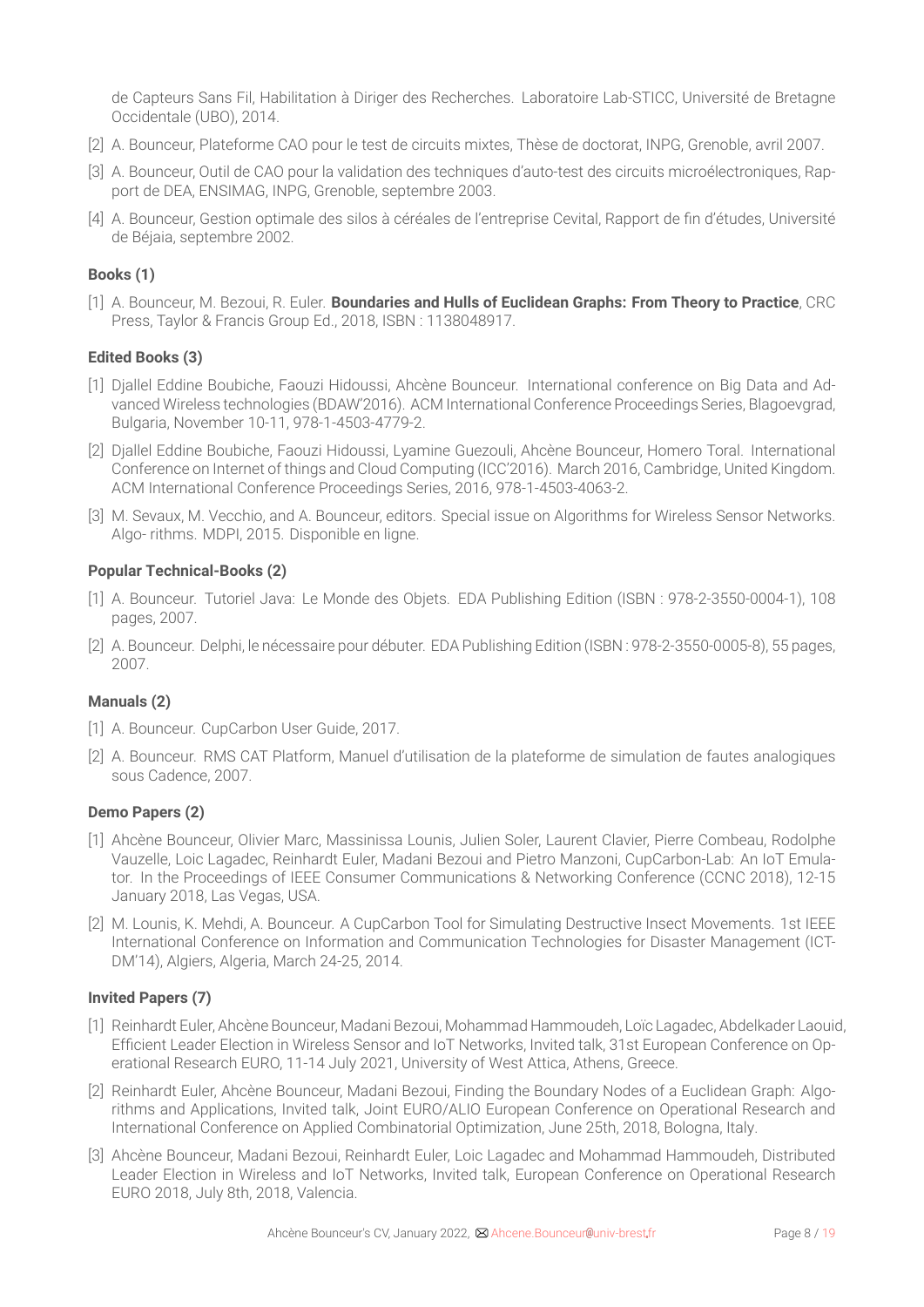- [4] Ahcène Bounceur, Madani Bezoui, Reinhardt Euler and Marc Sevaux, Finding the Boundary Nodes of a Wireless Sensor Network Without Conditions on the Starting Node, Invited talk, European Conference on Operational Research EURO 2016, Poznan.
- [5] Ahcène Bounceur, Reinhardt Euler, Ali Benzerbadj, Farid Lalem, Massinissa Saoudi, Tahar Kechadi, Marc Sevaux, Finding a Polygon Hull in Wireless Sensor Networks, Invited talk, European Conference on Operational Research EURO 2015, Glasgow.
- [6] S. Mir, H.-G. Stratigopoulos, M. Dubois, and A. Bounceur, Evaluation of parametric test metrics for mixedsignal/RF DFT solutions using statistical techniques, Catrene European Nanoelectronics Design Technology Conference, Grenoble, France, June 2011.
- [7] Salvador Mir, Haralampos-G. D. Stratigopoulos, Ahcène Bounceur, Density estimation for analog/RF test problem solving. Invited Talk, IEEE VLSI Test Symposium (VTS'10).

### **Book Chapters (5)**

- [1] Congduc Pham, Ahcène Bounceur, Laurent Clavier, Umber Noreen, Muhammad Ehsan. Radio channel access challenges in LoRa low-power wide-area networks. LPWAN Technologies for IoT and M2M Applications, 2020.
- [2] Ahcène Bounceur, Madani Bezoui, Umber Noreen, Reinhardt Euler, Farid Lalem, Mohammad Hammoudeh, and Sohail Jabbar, LOGO: A New Distributed Leader Election Algorithm in WSNs with Low Energy Consumption, Chapter in the Future Internet Technologies and Trends, August 31-September 2, 2017, Surat, India.
- [3] M. Bentobache, A. Bounceur, R. Euler, Y. Kieffer, S. Mir, Minimizing test frequencies for linear analog circuits: new models and efficient solution methods. Chapter in VLSI-SoC, Springer, 2015.
- [4] A. Bounceur, S. Mir, L. Rolíndez and E. Simeu. CAT platform for analogue and mixed-signal test evaluation and optimization. Chapter in IFIP International Federation for Information Processing, Volume 249, VLSI-SoC: Research trends in VLSI and Systems on Chip. De Micheli, G., Mir, S., Reis, R. (Eds.), (Boston: Springer), 2007, pp. 281-300.
- [5] A. Dhayni, S. Mir, L. Rufer and A. Bounceur. On-chip Pseudorandom Testing for Linear and Non-linear MEMS. Chapter in VLSI-SoC : From Systems to Silicon. R. Reis, A. Osseiran, H.-J. Pfleiderer (Eds.), Springer, Vol. 240, 2007, pp. 245-266.

### **Journals: Under review and Work in progress (4)**

- [1] A Reduced Size of Encrypted Data in Cloud Computing: A Case Study of Patient Data (work in progress)
- [2] An Efficient Consensus Protocol for Multi-Agent Systems (work in progress)

### **Peer-reviewed International Journals (37)**

- [1] Sana SaharGuia, Abdelkader Laouid, Mohammad Hammoudeh, Ahcène Bounceur, Mai Alfawair, Amna Eleyan, Co-Simulation of Multiple Vehicle Routing Problem Models, Journal of Future Internet (MDPI), 2022, 1, 0, <https://doi.org/10.3390/fi1010000>.
- [2] Mostefa Kara, Abdelkader Laouid, Mohammad Hammoudeh, Muath Alshaikh, Ahcene Bounceur, Proof of Chance: A Lightweight Consensus Algorithm for the Internet of Thing, IEEE Transactions on Industrial Informatics, 19 April 2022, 10.1109/TII.2022.3168747.
- [3] Mostefa Kara, Abdelkader Laouid, Ahcène Bounceur, Mohammad Hammoudeh, Muath AlShaikh, Perfect Confidentiality through Unconditionally Secure Homomorphic Encryption Using One-Time Pad with a Single Pre-Shared Key, Journal of Information Science and Engineering, Advanced Networking and Communication Solutions for Wireless Mobile Networks (JISE-NCS), (accepted).
- [4] Mostefa Kara, Abdelkader Laouid, Muath AlShaikh, Ahcène Bounceur, Mohammad Hammoudeh, Secure Key Exchange Against Man-in-the-Middle Attack: Modified Diffie-Hellman Protocol, Jurnal Ilmiah Teknik Elektro Komputer dan Informatika (JITEKI), Vol. 7, No. 3, December 2021, pp. 380-387 ISSN: 2338-3070, DOI: 10.26555/jiteki.v7i3.22210.
- [5] Mostefa Kara, Abdelkader Laouid, Muath AlShaikh, Mohammad Hammoudeh, Ahcene Bounceur, Reinhardt Euler, Abdelfattah Amamra and Brahim Laouid, A Compute and Wait in PoW (CW-PoW) Consensus Algorithm for Preserving Energy Consumption, Journal of Applied Science (MDPI), 11(15), 6750, July 22th, 2021, https://doi.org/10.3390/app11156750.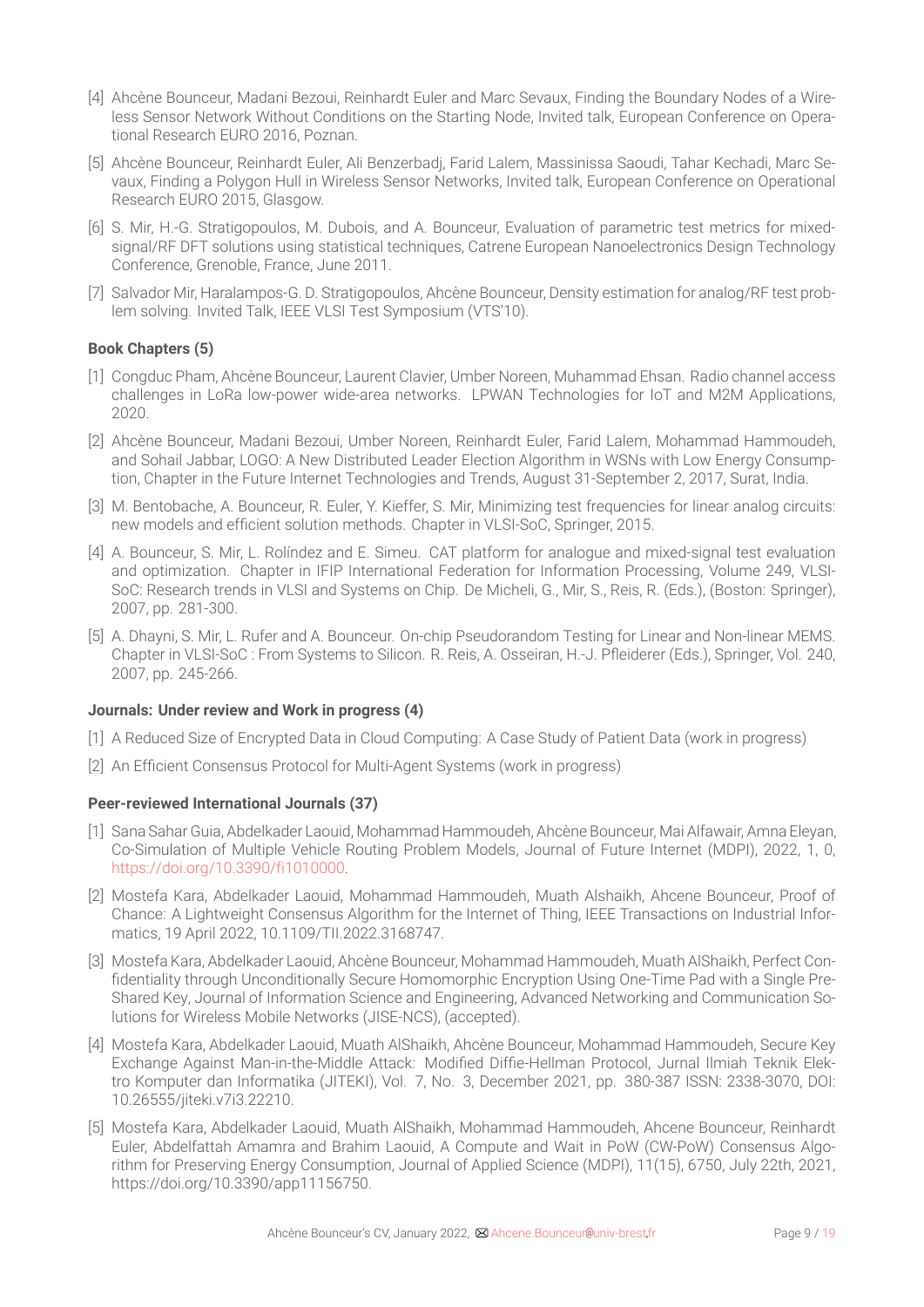- [6] Mostefa Kara, Abdelkader Laouid, Mohammed Amine Yagoub, Reinhardt Euler, Saci Medileh, Mohammad Hammoudeh, Amna Eleyan, Ahcène Bounceur, A fully homomorphic encryption based on magic number fragmentation and El‐Gamal encryption: Smart healthcare use case, Expert systems journal, July 12th, 2021, https://doi.org/10.1111/exsy.12767.
- [7] Mohammad Hammoudeh, John Pimlott, Sana Belguith, Gregory Epiphaniou, Thar Baker, A.S.M. Kayes, Bamidele Adebisi, Ahcène Bounceur, Network Traffic Analysis for Threats Detection in the Internet of Things, IEEE Internet of Things Magazine, Volume: 3, Issue: 4, December 2020, DOI: 10.1109/IOTM.0001.2000015.
- [8] S. Medileh, A. Laouid, E-B. Nagoudi, R. Euler, Ahcène Bounceur, et al.. A Flexible Encryption Technique for the Internet of Things Environment. Ad Hoc Networks, Elsevier, Volume 106, 1 September 2020, pp.102240. DOI: 10.1016/j.adhoc.2020.102240.
- [9] Ahcène Bounceur, Salvador Mir, Reinhardt Euler, Kamel Beznia, Estimation of Analog/RF Parametric Test Metrics Based on a Multivariate Extreme Value Model. In IEEE Transactions on Computer-Aided Design of Integrated Circuits and Systems (TCAD), Volume: 39, Issue:5, pp. 966-976, May 2020. DOI: 10.1109/ TCAD.2019.2907923.
- [10] Nabil Kadjouh, Ahcène Bounceur, Madani Bezoui, M. Essaid Khanouche, Reinhardt Euler, Mohammad Hammoudeh, Loïc Lagadec, Sohail Jabbar, and Fadi Al-Turjman, A Dominating Tree based Leader Election Algorithm for Smart Cities IoT Infrastructure, International Journal of Mobile Networks and Applications, August 7th, 2020.
- [11] Nora Saadi, Ahcène Bounceur, Reinhardt Euler, Massinissa Lounis, Madani Bezoui, Moussa Kerkar, Bernard Pottierd, Maximum Lifetime Target Coverage in Wireless Sensor Networks, Journal of Wireless Personal Communications. Springer Verlag, pp.1525-1543, 2020. DOI 10.1007/s11277-019-06935-5.
- [12] N. Benkebir, M. Le Pouliquen, J-F. Trévien, A. Bounceur, R. Euler, E. Pardiac, M. Sevaux, On a Multi-Trip Vehicle Routing Problem with Time Window integrating European and French Driver Regulations, Journal on Vehicle Routing Algorithms, 2(1), 55-74, November 2019, DOI 10.1007/s41604-019-00016-3.
- [13] Ahcène Bounceur, Madani Bezoui, Mohammad Hammoudeh, Loïc Lagadec, Reinhardt Euler, Finding the Polygon Hull of a Network Without Conditions on the Starting Vertex, In the Transactions on Emerging Telecommunications Technologies, John Wiley & Sons Ltd, 2019, DOI: 10.1002/ett.3696.
- [14] Marco Di Renzo, Merouane Debbah, Dinh-Thuy Phan-Huy, Alessio Zappone, Mohamed-Slim Alouini, Chau Yuen, Vincenzo Sciancalepore, George C. Alexandropoulos, Jakob Hoydis, Haris Gacanin, Julien de Rosny, Ahcene Bounceur, Geoffroy Lerosey and Mathias Fink, Smart Radio Environments Empowered by AI Reconfigurable Meta-Surfaces: An Idea Whose Time Has Come, EURASIP Journal on Wireless Communications and Networking, V 2019, 29 August 2019, abs/1903.08925.
- [15] Abdennacer Khelaifaa, Saber Benharzallah, Laid Kahloul, Reinhardt Euler, Abdelkader Laouid, Ahcène Bounceur, A comparative analysis of adaptive consistency approaches in cloud storage, In Journal of Parallel and Distributed Computingn, Volume 129, july 2019, pp. 36-49, DOI : 10.1016/j.jpdc.2019.03.006.
- [16] Madani Bezoui, Mustapha Moulai, Ahcène Bounceur, An iterative method for solving a bi-objective constrained portfolio optimization problem. International Journal of Computational Optimization and Applications. Volume 72, 1, January 2019, 479-498, Springer US. DOI: 10.1007/s10589-018-0052-9.
- [17] S. K. Ghalem, B. Kechar, A. Bounceur, R. Euler, A probabilistic multivariate Copula-based technique for faulty node diagnosis in Wireless Sensor Networks, Journal of Network and Computer Applications (JNCA), Elsevier, 2018.
- [18] Ismail Kertiou, Saber Benharzallah, Laid Kahloul, Mounir Beggas, Reinhardt Euler, Abdelkader Laouid, Ahcène Bounceur, A dynamic skyline technique for a context-aware selection of the best sensors in an IoT architecture, DOI: 10.1016/j.adhoc.2018.08.011, Ad Hoc Networks Journal, Elsevier, Volume 81, December 2018, Pages 183-196.
- [19] Ahcène Bounceur, Samia Djemai, Belkacem Brahmi, Mohand Ouamer Bibi, Reinhardt Euler, A Classification Approach for an Accurate Analog/RF BIST Evaluation Based on the Process Parameters, Journal of Electronic Testing: Theory and Applications (JETTA), Springer, 2018, 34(3), 321-335, 10.1007/s10836-018-5730-0.
- [20] A. Benzerbadj, B. Kechar, A. Bounceur, B. Pottier, Surveillance of Sensitive Fenced Areas Using Duty-Cycled Wireless Sensor Networks With Asymmetrical Links, Journal of Network and Computer Applications (JNCA), Elsevier, March, 2018.
- [21] A. Laouid, A. Dahmani, A. Bounceur, R. Euler, F. Lalem, H. R. Hassen, A. Tari, A Self-managing Volatile Key Scheme for Wireless Sensor Networks, Journal of Ambient Intelligence and Humanized Computing (JAIHC),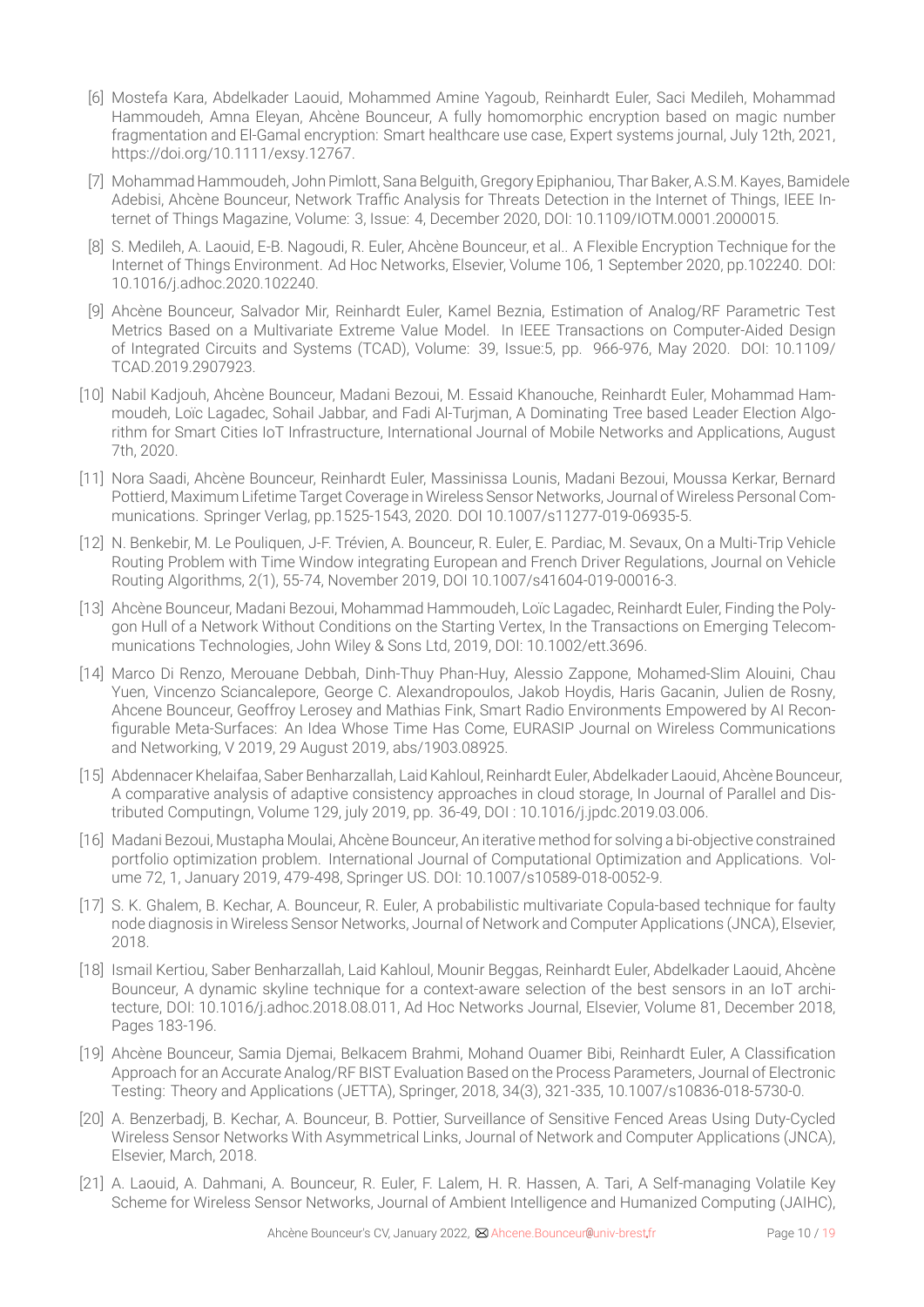Springer, March, 2018.

- [22] A. Benzerbadj, B. Kechar, A. Bounceur, B. Pottier, Cross-Layer Greedy Position-Based Routing for Multihop Wireless Sensor Networks in a Real Environment, Ad Hoc Networks Journal, Elsevier, 4 January 2018, DOI: 10.1016/j.adhoc.2018.01.003.
- [23] M. Lounis A. Bounceur, R. Euler, B. Pottier, Estimation of Energy Consumption through Parallel Computing in Wireless Sensor Networks, Journal of Ambient Intelligence and Humanized Computing, Springer, August 2017, DOI: 10.1007/s12652-017-0582-5.
- [24] A. Laouid, A. Dahmani, A. Bounceur, R. Euler, F. Lalem, A. Tari, A Distributed Multi-path Routing Algorithm to Balance Energy Consumption in Wireless Sensor Networks, Ad Hoc Networks Journal, Elsevier, Volume 64, 53-64, 21 June 2017, DOI: 10.1016/j.adhoc.2017.06.006.
- [25] Massinissa Saoudi, Farid Lalem, Ahcène Bounceur, Reinhardt Euler, M-Tahar Kechadi, Abdelkader Laouid, Madani Bezoui, Marc Sevaux, D-LPCN: A Distributed Least Polar-angle Connected Node Algorithm for Finding the Boundary of a Wireless Sensor Network, Ad Hoc Networks Journal, Elsevier, Volume 56, 1 March 2017, Pages 56-71, DOI: 10.1016/j.adhoc.2016.11.010.
- [26] Farid Lalem, Ahcène Bounceur, Madani Bezoui, Massinissa Saoudi, Reinhardt Euler, Tahar Kechadi and Marc Sevaux. LPCN: Least Polar-angle Connected Node Algorithm to Find a Polygon Hull in a Connected Euclidean Graph, Journal of Network and Computer Applications (JNCA), Elsevier, 2017. DOI: 10.1016/j.jnca.2017.05.005
- [27] Habib Aissaoua, Makhlouf Aliouat, Ahcène Bounceur, Reinhardt Euler. A Distributed Consensus-based Clock Synchronization Protocolfor Wireless Sensor Networks, Journal of Wireless Personal Communications, Springer, Volume 95, Number 4, 4579-4600, 2017.
- [28] A. Abuarqoub, M. Hammoudeh, B. Adebisi, S. Jabbar, A. Bounceur, H. Al-Bashar, Dynamic Clustering and Management of Mobile Wireless Sensor Networks, Computer Networks, Available online 3 February 2017, ISSN 1389-1286, http://dx.doi.org/10.1016/j.comnet.2017.02.001.
- [29] Mohammad Hammoudeh, Fayez Al-Fayez, Huw Lloyd, Robert Newman, Bamidele Adebisi, Ahcène Bounceur and Abdelrahman Abuarqoub, A Wireless Sensor Network Border Monitoring System: Deployment Issues and Routing Protocols, IEEE Sensors, Vol. 14, No. 8, October 2016.
- [30] O. Aldabbas, A. Abuarqoub, M. Hammoudeh, U. Raza, A. Bounceur. "Unmanned Ground Vehicle for Data Collection in Wireless Sensor Networks: Mobility-aware Sink Selection" The Open Automation and Control Systems Journal 8 (1) 2016.
- [31] R. Houari, A. Bounceur , T. Kechadi, K. Tari, R. Euler. Dimensionality Reduction in Data Mining: Copula Approach. Expert Systems With Applications Journal (ESWA), Volume 64, 1 December 2016, Pages 247-260.
- [32] Kamel Beznia, Ahcène Bounceur, Reinhardt Euler, Salvador Mir, A Tool For Analog/RF BIST Evaluation Using Statistical Models of Circuit Parameters, ACM Transactions on Design Automation of Electronic Systems (TODAES), 2015, 20 (2), Article No. 31.
- [33] A. Bounceur, S. Mir, H-G. D. Stratigopoulos, Estimation of Analog Parametric Test Metrics Using Copulas, IEEE Transactions on CAD of Integrated Circuits and Systems 30(9): 1400-1410, 2011.
- [34] H-G. D. Stratigopoulos, S. Mir, A. Bounceur, Evaluation of Analog/RF Test Measurements at the Design Stage. IEEE Transactions on CAD of Integrated Circuits and Systems 28(4): 582-590, 2009.
- [35] A. Dhayni, S. Mir, L. Rufer, A. Bounceur, E. Simeu, Pseudorandom BIST for test and characterization of linear and nonlinear MEMS. Microelectronics Journal 40(7): 1054-1061, 2008.
- [36] A. Bounceur, S. Mir, E. Simeu and L. Rolíndez. Estimation of test metrics for the optimisation of analogue circuit testing. Journal of Electronic Testing: Theory and Applications (JETTA), Springer Science+Business Media, 23(6), December 2007, pp. 465-663.
- [37] L. Rolíndez, S. Mir, A. Bounceur and J.-L. Carbonéro. A BIST Scheme for SNDR Testing of Sigma Delta ADCs Using Sine-Wave Fitting. Journal of Electronic Testing: Theory and Applications, Springer Science+Business Media, 22(4-6), 2006, pp. 325-335.

### **National Journals (1)**

[1] S. Gaulier, E. Sonnet, P. Thuillier, G. Crouzeix, A. Bounceur, V. Kerlan, Évaluation d'un programme de suivi de patientes avec un diabète gestationnel par télémédecine : expérience brestoise, Journal de Médecine des maladies Métaboliques, Octobre 2017, Vol. 11, N°6.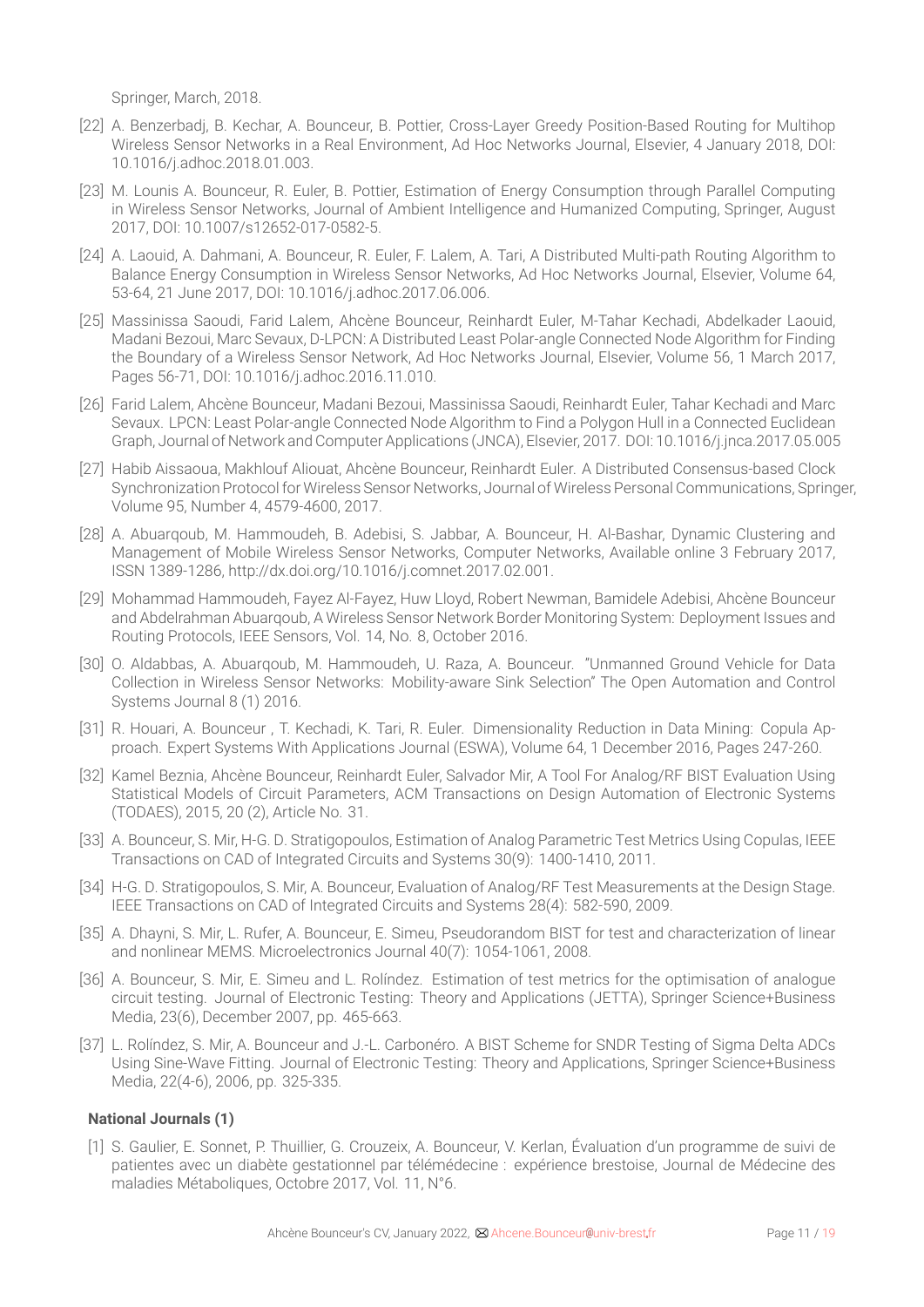### **Peer-reviewed International Conferences (88)**

- [1] Mostefa Kara, Abdelkader Laouid, Ahcene Bounceur, Saci Medileh, Mohammad Hammoudeh, Muath Alshaikh, Romaissa Kebache and Mohammed Elhabib Kahla, Arabic Opinion Mining Using Machine Learning Techniques, The 7th IEEE International Conference on the Image and Signal Processing and their Applications, ISPA'22, Mostaganem, Algeria, May 8-9, 2022.
- [2] Mostefa Kara, Abdelkader Laouid, Ahcène Bounceur, Mohammad Hammoudeh, Secure Clock Synchronization Protocol in Wireless Sensor Networks, The 1st National Conference on Applied Science and Advanced Materials, NCASAM'21, Azzaba, Skikda, Algeria, December 20-22, 2021.
- [3] Mostefa Kara, Abdelkader Laouid, Ahcène Bounceur, Farid Lalem, Muath AlShaikh, Romaissa Kebache, Zaoui Sayah, A Novel Delegated Proof of Work Consensus Protocol, International Conference on Artificial Intelligence for Cyber Security Systems and Privacy, AI-CSP 2021, November 20-21, 2021, El Oued, Algeria.
- [4] Mostefa Kara, Abdelkader Laouid, Ahcène Bounceur, Mohammad Hammoudeh, Muath AlShaikh, Romaissa Kebache, Semi-Decentralized Model for Drone Collaboration on Secure Measurement of Positions, The 5th International Conference on Future Networks and Distributed Systems (ICFNDS'21), December 2021.
- [5] Mostefa Kara, Abdelkader Laouid, Reinhardt Euler, Mohammed Amine Yagoub, Ahcene Bounceur, Mohammad Hammoudeh, Saci Medileh, A Homomorphic Digit Fragmentation Encryption Scheme Based on the Polynomial Reconstruction Problem, The 4th International Conference on Future Networks and Distributed Systems (ICFNDS'20), November 2020, Pages 1–6, https://doi.org/10.1145/3440749.3442592
- [6] Congduc Pham, Ahcène Bounceur, Laurent Clavier, Umber Noreen and Muhammad Ehsan, Investigating and Experimenting Interference Mitigation by Capture Effect in LoRa Networks, In the 3rd International Conference on Future Networks and Distributed Systems (ICFNDS), 01-02 July, 2019, Paris, France.
- [7] Mohammad Hammoudeh, Ibrahim Ghafir, Ahcène Bounceur and Thomas Rawlinson, Continuous Monitoring in Mission-Critical Applications Using the Internet of Things and Blockchain, In the 3rd International Conference on Future Networks and Distributed Systems (ICFNDS), 01-02 July, 2019, Paris, France.
- [8] Muath Alshaikh, Lamri Laouamer, Abdelkader Laouid, Ahcène Bounceur and Mohammad Hammoudeh, Robust and Imperceptible Medical Image Watermarking Based on Dijkstra Algorithm, In the 3rd International Conference on Future Networks and Distributed Systems (ICFNDS), 01-02 July, 2019, Paris, France.
- [9] Mohammed Amine Yagoub, Abdelkader Laouid and Ahcène Bounceur, An Intelligent Cloud Data Protection Technique Based on Multi Agent System Using Advanced Cryptographic Algorithms, In the 3rd International Conference on Future Networks and Distributed Systems (ICFNDS), 01-02 July, 2019, Paris, France.
- [10] Nabil Kadjouh, Ahcène Bounceur, Tari Abdelkamel, Reinhardt Euler, Loic Lagadec and Abdelkader Laouid, Modelling Batteries With CupCarbon Simulator Under Weather Variations, In the 3rd International Conference on Future Networks and Distributed Systems (ICFNDS), 01-02 July, 2019, Paris, France.
- [11] Nabil Kadjouh, Ahcène Bounceur, Tari Abdelkamel, Loic Lagadec, Reinhardt Euler and Madani Bezoui, A New Leader Election Algorithm Based on the WBS Algorithm Dedicated to Smart-cities, In the 3rd International Conference on Future Networks and Distributed Systems (ICFNDS), 01-02 July, 2019, Paris, France.
- [12] Ahcène Bounceur, Madani Bezoui, Loic Lagadec, Reinhardt Euler, Abdelkader Laouid, Mahamadou Traore and Mounir Lallali, Detecting Gaps and Voids in WSNs and IoT Networks: the Minimum x-Coordinate based Method, In the 2nd International Conference on Future Networks and Distributed Systems (ICFNDS), 26-27 June, 2018, Amman, Jordan.
- *→* **BEST PAPER**
- [13] Madani Bezoui, Ahcene Bounceur, Loic Lagadec, Reinhardt Euler, Frank Singhoff and Mohammad Hammoudeh, Detecting Gaps and Voids in WSNs and IoT Networks: the Angle-based Method, In the 2nd International Conference on Future Networks and Distributed Systems (ICFNDS), 26-27 June, 2018, Amman, Jordan.
- [14] Laouid Abdelkader, Muath Alshaikh, Farid Lalem, Ahcène Bounceur, Reinhardt Euler, Madani Bezoui and Habib Aissaoua, A Distributed Security Protocol Designed for the Context of Internet of Things, In the 2nd International Conference on Future Networks and Distributed Systems (ICFNDS), 26-27 June, 2018, Amman, Jordan.
- [15] Habib Aissaoua, Ahcène Bounceur, Makhlouf Aliouat, Reinhardt Euler, Abdelkader Laouid and Farid Lalem, A Lightweight Only Receiver Clock Synchronization Technique for Wireless Sensor Networks, In the 2nd International Conference on Future Networks and Distributed Systems (ICFNDS), 26-27 June, 2018, Amman, Jordan.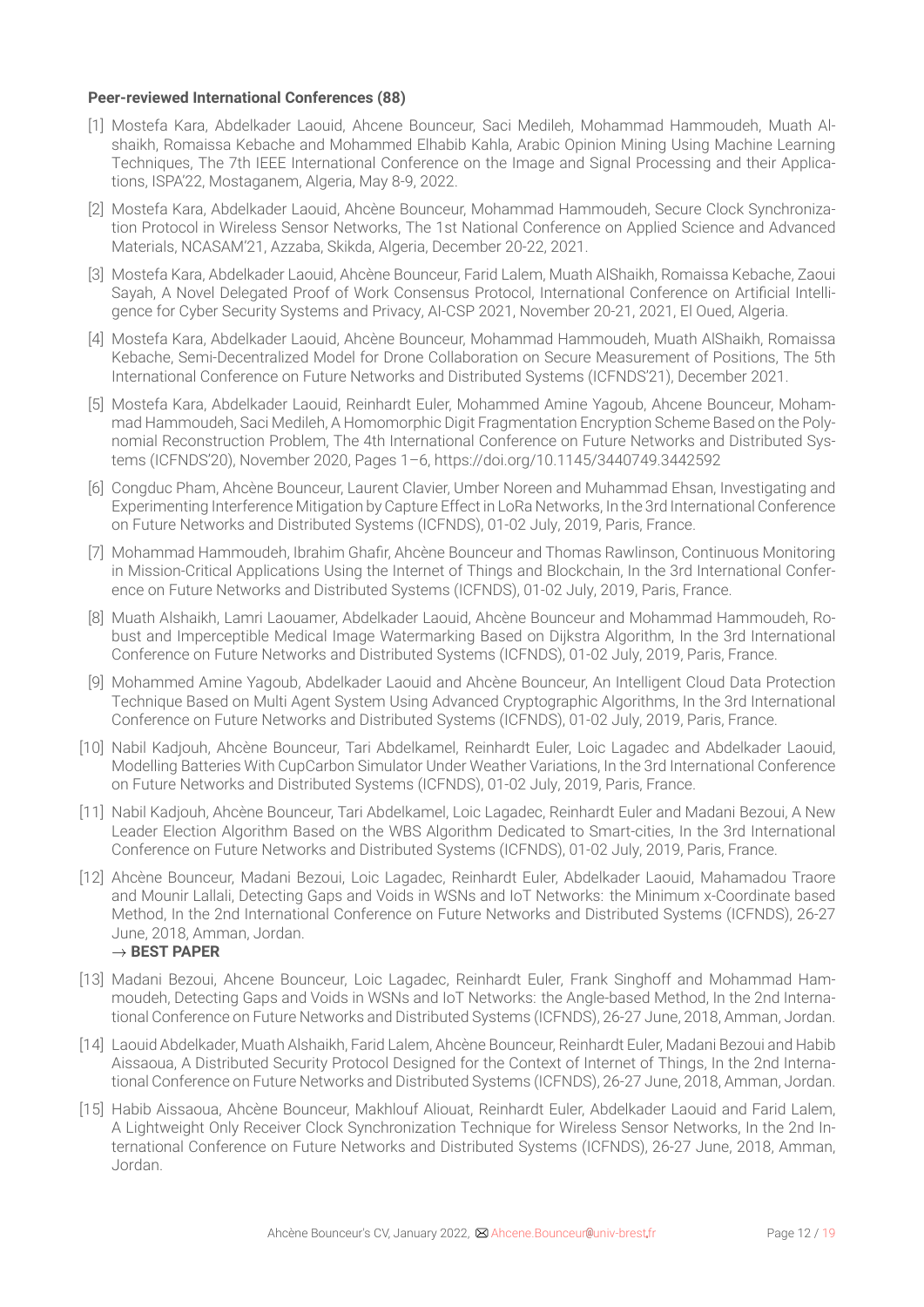- [16] Mohamed-Lamine Yagoub, Okba Kazar, Abdelkader Laouid, Ahcene Bounceur and Reinhardt Euler, An Adaptive and Efficient Fully Homomorphic Encryption Technique, In the 2nd International Conference on Future Networks and Distributed Systems (ICFNDS), 26-27 June, 2018, Amman, Jordan.
- [17] Ahcène Bounceur, Madani Bezoui, Loic Lagadec, Reinhardt Euler, Abdelkader Laouid and Mohammad Hammoudeh. DoTRo: A New Dominating Tree Routing Algorithm for Efficient and Fault-Tolerant Leader Election in WSNs and IoT Networks, The 4th International Conference on Mobile, Secure and Programmable Networking (MSPN 2018), 18-20 June 2018, Paris, France.
- [18] Umber Noreen, Laurent Clavier, Ahcène Bounceur, LoRa-like CSS-based PHY Layer Capture Effect and Serial Interference Cancellation, In the 24th European Wireless (EW'2018), 2-4 May 2018, Catania, Italy.
- [19] Ahcène Bounceur, Laurent Clavier, Pierre Combeau, Olivier Marc, Rodolphe Vauzelle, Arnaud Masserann, Julien Soler, Reinhardt Euler, Taha Alwajeeh, Vyas Devendra, Umber Noreen, Emilie Soret, Massinissa Lounis. CupCarbon: A New Platform for the Design, Simulation and 2D/3D Visualization of Radio Propagation and Interferences in IoT Networks. In the Proceedings of IEEE Consumer Communications & Networking Conference (CCNC 2018), 12-15 January 2018, Las Vegas, USA.
- [20] Ahcène Bounceur, Madani Bezoui, Massinissa Lounis, Reinhardt Euler, Ciprian Teodorov, A New Dominating Tree Routing Algorithm for Efficient Leader Election in IoT Networks. In the Proceedings of IEEE Consumer Communications & Networking Conference (CCNC 2018), 12-15 January 2018, Las Vegas, USA.
- [21] Ahcène Bounceur, Madani Bezoui, Reinhardt Euler, Farid Lalem, A Wait-Before-Starting Algorithm for Fast, Fault-Tolerant and Low Energy Leader Election in WSNs Dedicated to Smart-Cities and IoT, In the IEEE Sensors 2017 Conference, Glasgow, Scotland, UK, October 29-November 1, 2017.
- [22] Madani Bezoui, Ahcène Bounceur, Reinhardt Euler, Farid Lalem, Laouid Abdelkader, A New Algorithm for Finding a Dominating Set in Wireless Sensor and IoT Networks Based on the Wait-Before-Starting Concept, In the IEEE Sensors 2017 Conference, Glasgow, Scotland, UK, October 29-November 1, 2017.
- [23] Ahcène Bounceur, Madani Bezoui, Reinhardt Euler, Farid Lalem, Massinissa Lounis, A Revised BROGO Algorithm for Leader Election in Wireless Sensor and IoT Networks, In the IEEE Sensors 2017 Conference, Glasgow, Scotland, UK, October 29-November 1, 2017.
- [24] Madani Bezoui, Ahcène Bounceur, Reinhardt Euler, Mustapha Moulaï, A New Distributed Algorithm for Finding Dominating Sets in IoT Networks under Multiple Criteria, In the 12th International Conference on Multiple Objective Programming and Goal Programming (MOPGP 2017), 30-31 October 2017, Metz, France.
- [25] Madani Bezoui, Ahcène Bounceur, Reinhardt Euler, Mustapha Moulaï, A game theory approach to solve linear bi-objective programming problems: application to data collection in WSNs, In the 12th International Conference on Multiple Objective Programming and Goal Programming (MOPGP 2017), 30-31 October 2017, Metz, France.
- [26] Madani Bezoui, Ahcène Bounceur, Reinhardt Euler, Mustapha Moulaï, A multi-criteria decision support tool for ranking exploration projects of the Sonatrach oil upstream, In the 12th International Conference on Multiple Objective Programming and Goal Programming (MOPGP 2017), 30-31 October 2017, Metz, France.
- [27] Ahcène Bounceur, Madani Bezoui, Umber Noreen, Reinhardt Euler, Farid Lalem, Mohammad Hammoudeh, and Sohail Jabbar, LOGO: A New Distributed Leader Election Algorithm in WSNs with Low Energy Consumption, In the 1st EAI International Conference on Future Internet Technologies and Trends (ICFITT 2017), August 31-September 2, 2017, Surat, India.
- [28] Ahcène Bounceur, Madani Bezoui, Reinhardt Euler, Nabil Kadjouh and Farid Lalem, BROGO: A New Low Energy Consumption Algorithm for Leader Election in WSNs, **INVITED PAPER** in the 10th IEEE International Conference on the Developments in eSystems Engineering (DeSE 2017), 14-16 June 2017, Paris, France.
- [29] Umber Noreen, Ahcène Bounceur, Laurent Clavier, Modeling Interference for Wireless Sensor Network Simulator, In the 1st International Workshop Smart Technologies (WOSTech'17), July 2017, Cambridge, United Kingdom.
- [30] Umber Noreen, Ahcène Bounceur and Laurent Clavier, A Study of LoRa Low Power and Wide Area Network Technology, In the 3rd IEEE International Conference on Advanced Technologies for Signal and Image Processing (ATSIP'2017), Fez, Morocco, May 22-24, 2017.
- [31] Farid Lalem, Ahcène Bounceur, Reinhardt Euler, Mohammad Hammoudeh, Rahim Kacimi, and Sanaa Kawther Ghalem, Distributed Faulty Sensor Node Detection in Wireless Sensor Networks based on Copula Theory. In the Second ACM International Conference on Internet of Things, Data and Cloud Computing (ICC 2017), March 2017, Cambridge, United Kingdom.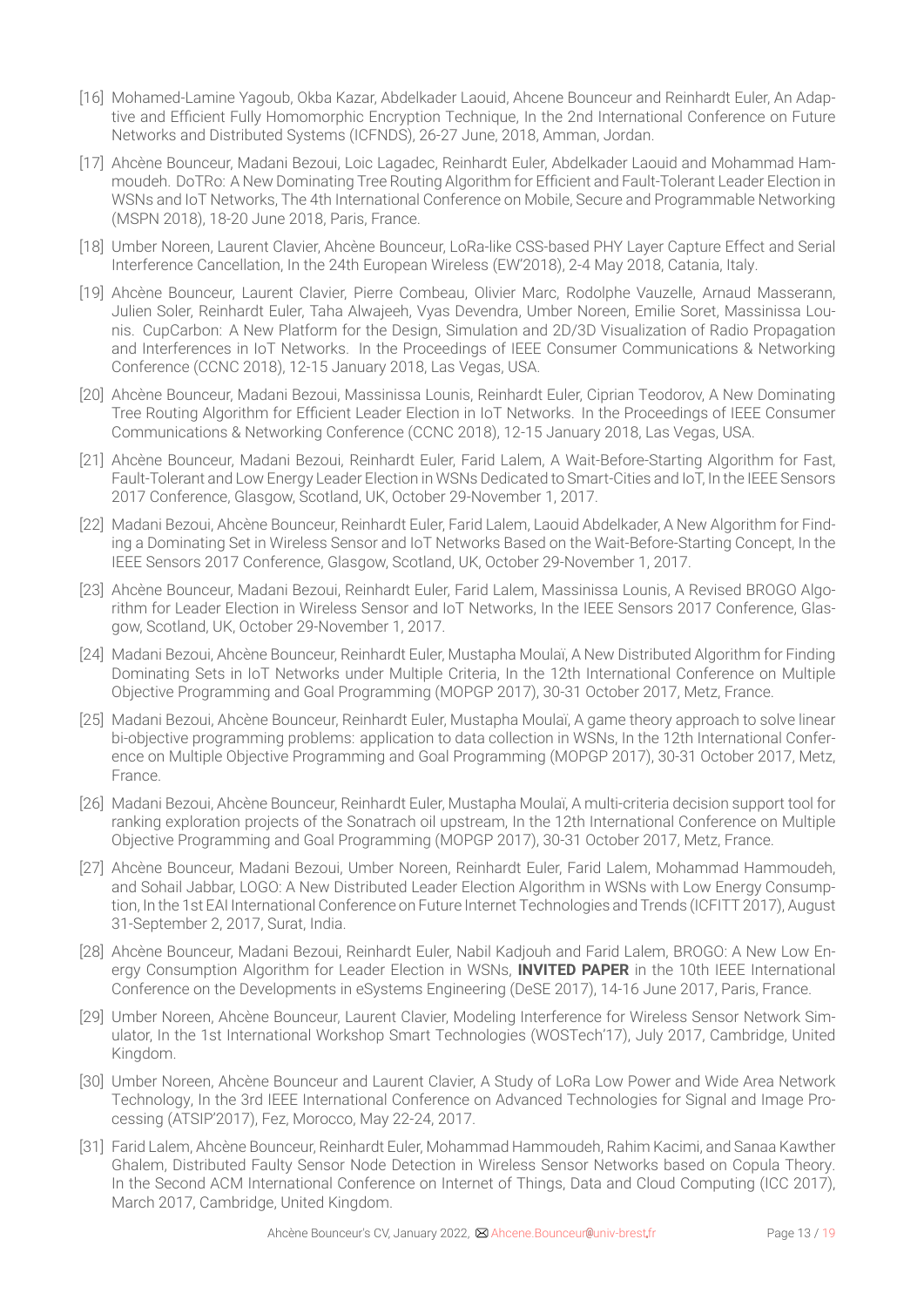- [32] Sanaa Kawther Ghalem, Bouabdellah Kechar, Ahceène Bounceur, Reinhardt Euler, Mohammad Hammoudeh, Farid Lalem, Copula based approach for measurement validity verification in wireless sensor networks. In the Second ACM International Conference on Internet of Things, Data and Cloud Computing (ICC 2017), March 2017, Cambridge, United Kingdom.
- [33] Taha Alwajeeh, Pierre Combeau, Rodolphe Vauzelle and Ahcène Bounceur, A High-Speed 2.5D Ray-Tracing Propagation Model for Microcellular Systems, Application: Smart Cities, In the 11th IEEE European Conference on Antennas and Propagation (EuCAP 2017), 19-24 March 2017, Paris, France.
- [34] Umber Noreen, Ahcène Bounceur and Laurent Clavier, Modeling Interference for Wireless Sensor Network Simulators, In ACM International conference on Big Data and Advanced Wireless technologies (BDAW'2016). Blagoevgrad, Bulgaria, November 10-11, 2016.
- [35] Farid Lalem, Ahcene Bounceur, Rahim Kacimi, Reinhardt Euler and Saoudi Massinissa, Faulty Data Detection in Wireless Sensor Networks Based on Copula Theory, In ACM International conference on Big Data and Advanced Wireless technologies (BDAW'2016). Blagoevgrad, Bulgaria, November 10-11, 2016.
- [36] Rima Houari, Ahcène Bounceur, Tahar Kechadi, A Kamel Tari and Reinhardt Euler, Missing Data Analysis Using Multiple Imputation in Relation to Parkinson's Disease, In ACM International conference on Big Data and Advanced Wireless technologies (BDAW'2016). Blagoevgrad, Bulgaria, November 10-11, 2016.
- [37] Massinissa Saoudi, Massinissa Lounis, Ahcène Bounceur, Reinhardt Euler and Tahar Kechadi, A Parallel Data Mining Algorithm for PageRank Computation, In ACM International conference on Big Data and Advanced Wireless technologies (BDAW'2016). Blagoevgrad, Bulgaria, November 10-11, 2016.
- [38] Massinissa Saoudi, Ahcène Bounceur, Reinhardt Euler, Tahar Kechadi, Alfredo Cuzzocrea, Energy-Efficient Data Mining Techniques for Emergency Detection in Wireless Sensor Networks, In the IEEE International Conference on Cloud and Big Data Computing (CBDCom'2016), Toulouse, France, July 18-21, 2016.
- [39] Umber Noreen, Ahcène Bounceur, Laurent Clavier, Rahim Kacimi, Performance Evaluation of IEEE 802.15.4 PHY with Impulsive Network Interference in CupCarbon Simulator, **INVITED PAPER** in the 3rd IEEE International Symposium on Networks, Computers and Communications (ISNCC), Hammamet, Tunisia, May 11-13, 2016.
- [40] Massinissa Saoudi, Ahcène Bounceur, Reinhardt Euler, Tahar Kechadi, Data Mining Techniques Applied to Wireless Sensor Networks for Early Forest Fire Detection, In the ACM International Conference on Internet of things and Cloud Computing (ICC'2016), University of Cambridge, United Kingdom, March, 22-23, 2016.
- [41] Farid Lalem, Rahim Kacimi, Ahcène Bounceur, Reinhardt Euler, Boundary Node Failure Detection in Wireless Sensor Networks, The 3rd IEEE International Symposium on Networks, Computers and Communications (ISNCC), Hammamet, Tunisia, May 11-13, 2016.
- [42] Naima Belakbir, Ahcène Bounceur, Stéphane Croguennec, Reinhardt Euler, Marc Lepouliquen, Marc Sevaux, Jean François Trevien. VRPTW with European Union regulations. VeRoLog: Working Group on Vehicle Routing and Logistics Optimization within EURO, the Association of the European Operational Research Societies, 2016.
- [43] Madani Bezoui, Mustapha Moulaï, Ahcène Bounceur, An empirical study to find the optimal number of security in portfolio selection problem, International Conference on Multidimensional Finance, Insurance and Investment (ICMFII'2016), June 26-29, 2016, Universitat Politecnica de Valencia, Spain.
- [44] Umber Noreen, Ahcene Bounceur, Laurent Clavier, Integration of OFDM Based Communication System with Alpha-Stable Interference using CupCarbon Simulator, In the ACM International Conference on Internet of things and Cloud Computing (ICC'2016), University of Cambridge, United Kingdom, March, 22-23, 2016.
- [45] Taha Alwajeeh, Pierre Combeau, Ahcène Bounceur, Rodolphe Vauzelle, Efficient Method for Associating Radio Propagation Models with Spatial Partitioning for Smart City Applications, In the ACM International Conference on Internet of things and Cloud Computing (ICC'2016), University of Cambridge, United Kingdom, March, 22- 23, 2016.
- [46] Abdelkader Laouid, Mohamed-Lamine Messai, Ahcène Bounceur, Reinhardt Euler, Abdelnasser Dahmani, A Dynamic and Distributed Key Management Scheme for Wireless Sensor Networks, In the ACM International Conference on Internet of things and Cloud Computing (ICC'2016), University of Cambridge, United Kingdom, March, 22-23, 2016.
- [47] R. Zaouche, A. Belaid, S. Aloui, B. Solaiman, A. Bounceur, D. Ben Salem, S. Sid-Ahmed, S. Tliba, Segmentation of low-grade gliomas in MRI: Phase based method, 2nd International Conference on Advanced Technologies for Signal and Image Processing (ATSIP'2016), Monastir, Tunisia, March 21-24, 2016.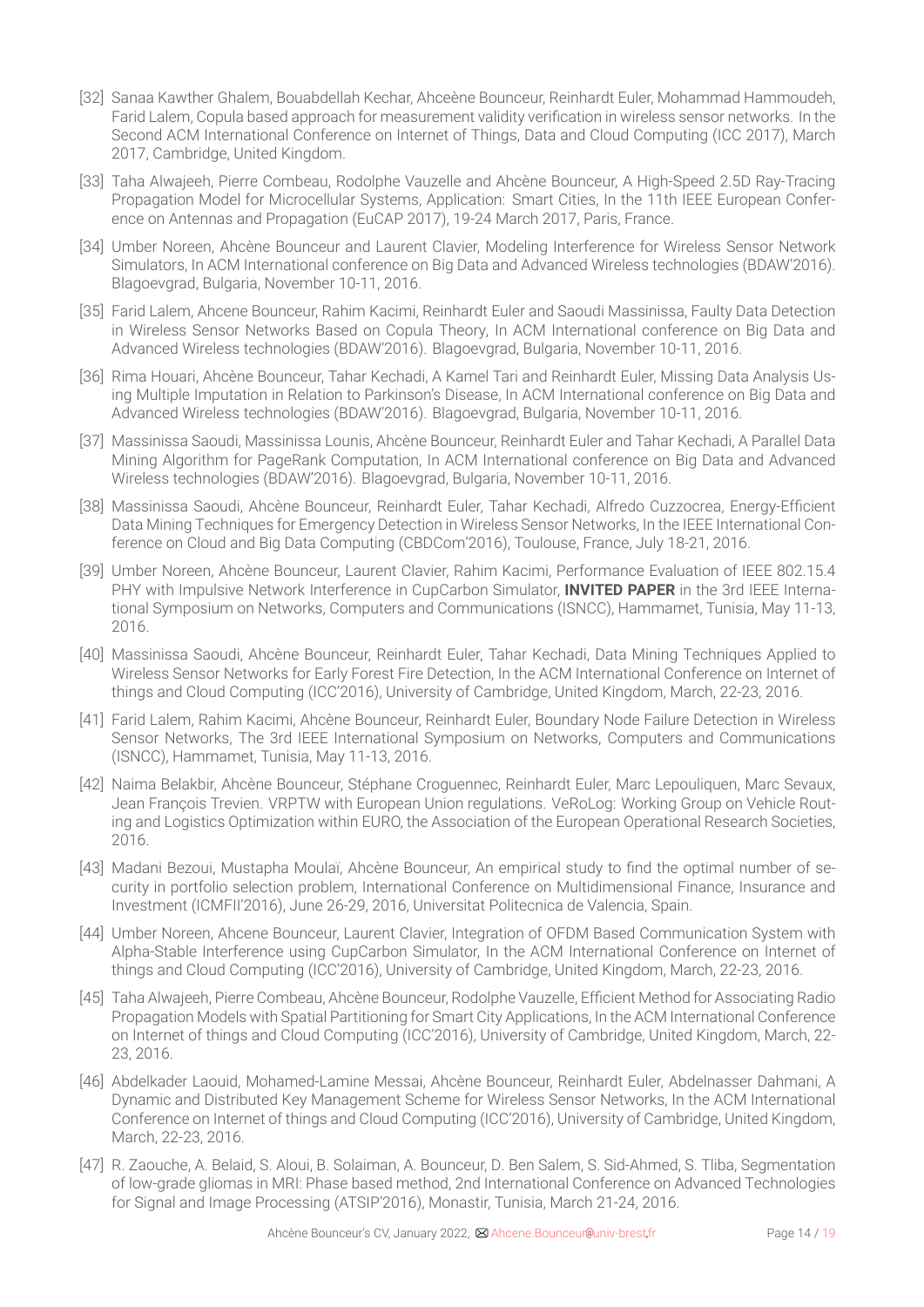- [48] Farid Lalem, Muath Alshaikh, Ahcène Bounceur, Reinhardt Euler, Lamri Laouamer, Laurent Nana, Anca Pascu, Data Authenticity and Integrity in Wireless Sensor Networks Based on a Watermarking Approach, The 29th International Florida Artificial Intelligence Research Society Conference (FLAIRS), May 16-18, 2016, Key Largo, Florida, USA.
- [49] Feriel Bouakkaz, Mawloud Omar, Ahcène Bounceur and Abdelkamel Tari, Secure and Efficient Sharing Aggregation Scheme for Data Protection in WSNs, In the 15th IEEE International Symposium on Signal Processing and Information Technology, ISSPIT 2015, December 7-10, 2015, Abu Dhabi, UAE.
- [50] A. Cheriet, M. Ouslim, A. Bounceur, M. Hammoudi. Système de détection et de signalisation d'accidents de hauteur à base d'un réseau de capteurs sans fil. In International Conference on Image and Signal Processing and their Applications (ISPA 2015), Sep 2015, Mostaganem, Algeria.
- [51] Ali Benzerbadj, Bouabdellah Kechar, Ahcène Bounceur, Bernard Pottier. Energy Efficient Approach for Surveillance Applications Based on Self Organized Wireless Sensor Networks. EUSPN 2015, Sep 2015, Berlin, Germany.
- [52] Massinissa Lounis, Ahcène Bounceur, Laga Arezki and Bernard Pottier. GPU-based Parallel Computing of Energy Consumption in Wireless Sensor Networks. European Conference on Networks and Communications (EuCNC), June 2015, Paris, France.
- [53] Ahcène Bounceur, Belkacem Brahmi, Kamel Beznia,and Reinhardt Euler. Accurate Analog/RF BIST Evaluation Based on SVM Classification of the Process Parameters. In the 9th IEEE International Design and Test Symposium (IDT), pages 55-60, 2014.
- [54] Foudil Mir, Ahcène Bounceur, and Farid Meziane. Regression analysis for energy and lifetime prediction in large wireless sensor networks. In the 1st IEEE International Conference on Advanced Networking, Distributed Systems and Applications (INDS'14), Bejaia, Algeria, June 17th-19th 2014.
- [55] Rima Houari, Ahcène Bounceur, A-Kamel Tari, and M-Tahar Kechadi. Handling missing data problems with sampling methods. In the 1st IEEE International Conference on Advanced Networking, Distributed Systems and Applications (INDS'14), Bejaia, Algeria, June 17th- 19th 2014.
- [56] K. Mehdi, M. Lounis, A. Bounceur, and T. Kechadi. Cupcarbon: A multi-agent and discrete event wireless sensor network design and simulation tool. 7th International Conference on Simulation Tools and Techniques (SIMUTools'14), Lisbon, Portugal, March 17-19, 2014.
- [57] M. Bentobache, A. Bounceur, R. Euler, Y. Kieffer, and S. Mir. New techniques for selecting test frequencies for linear analog circuits. In 21st IFIP/IEEE International Conference on Very Large Scale Integration (VLSI-SoC'13), Istanbul, Turkey, 2013.
- [58] Beznia Kamel, Bounceur Ahcène, Mir Salvador, and Euler Reinhardt. Analog output parameter reduction based on test metrics estimation. 28th IEEE International Conference on Design of Circuits and Integrated Systems (DCIS'13), Donostia, San Sebastian, Spain November 2013.
- [59] R. Houari, A. Bounceur, T. Kechadi, A New Approach for Dimensionality Reduction of Multi-Dimensional Data Based on Sampling Methods for Data Mining, In: Colloque sur l'Optimisation et les Systèmes d'Information (COSI'13), 9-11 june, 2013, Alger, Algérie, 2013.
- [60] R. Houari, A. Bounceur, T. Kechadi and R. Euler, A New Method for Estimation of Missing Data Based on Sampling Methods for Data Mining, Third International Conference on Computational Science, Engineering and Information Technology (CCSEIT'13), 7-9 june, 2013, Konya, Turkey.
- [61] R. Houari, A. Bounceur, T. Kechadi, A New Method for Dimensionality Reduction of Multi-Dimensional Data using Copulas, In 11th IEEE International Symposium on Programming and Systems (ISPS'13), April 22-24, 2013.
- [62] M. Bentobache, A. Bounceur, R. Euler, Y. Kieffer, S. Mir, Efficient minimization of test frequencies for linear analog circuits, 18th IEEE European Test Symposium (ETS'13), May 27-31, 2013.
- [63] K. Huang, H-G. Stratigopoulos, L. Abdallah, S. Mir, and A. Bounceur. Multivariate Statistical Techniques for Analog Parametric Test Metrics Estimation, In IEEE International Conference on Design & Technology of Integrated Systems in nanoscale era (DTIS'13), March 26-28, Abu Dhabi, UAE.
- [64] K. Beznia, A. Bounceur, S. Mir, and R. Euler. Statistical modelling of analog circuits for test metrics computation. In IEEE International Conference on Design Technology of Integrated Systems in nanoscale era (DTIS'13), Abu Dhabi, UAE, pages 25-29, March 26-28 2013.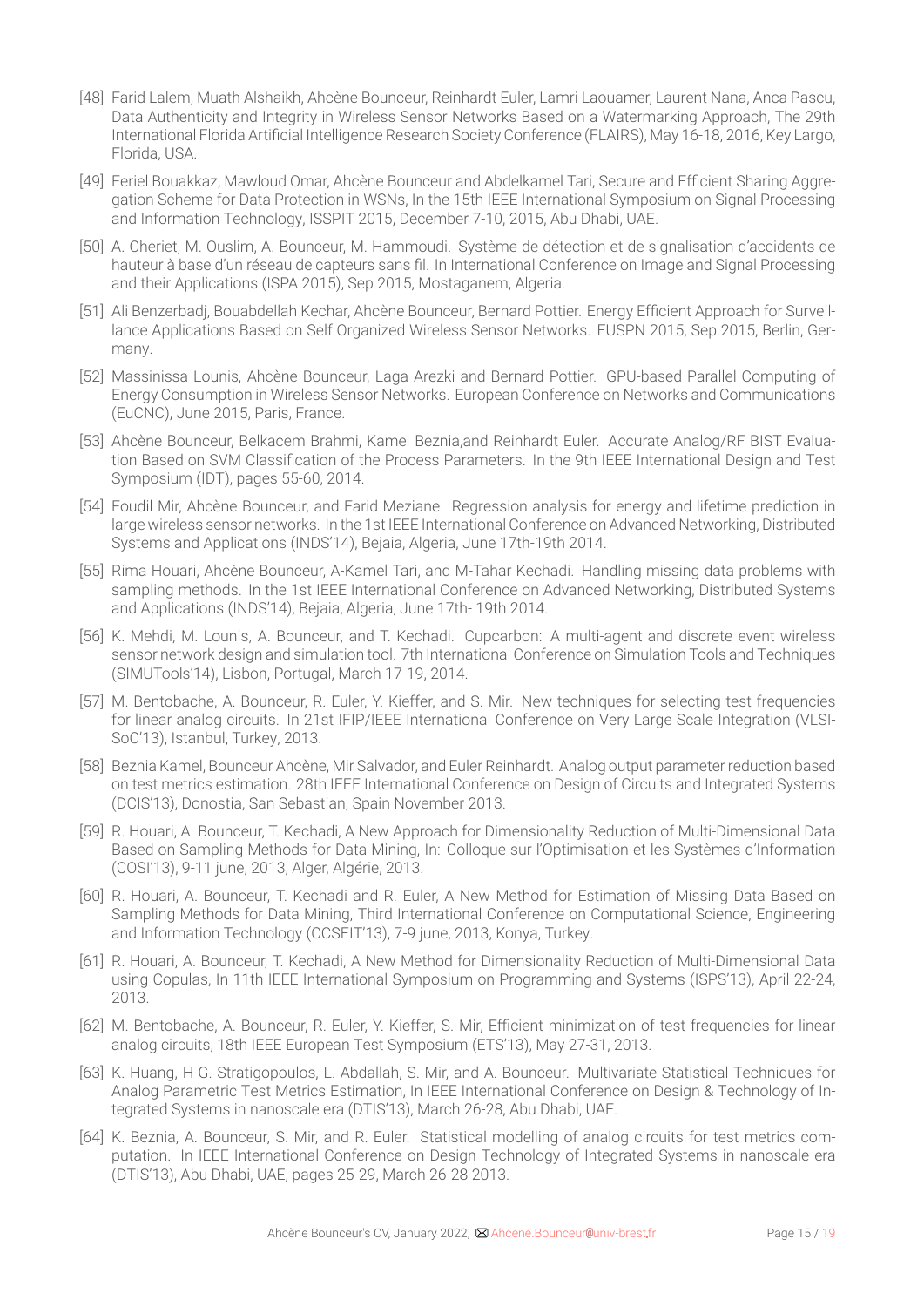- [65] K. Beznia, A. Bounceur, S. Mir and R. Euler. Accurate Estimation of Analog Test Metrics With Extreme Circuits. In IEEE International Conference on Electronics, Circuits, and Systems (ICECS'12), 09-12 December 2012, Seville, Spain.
- [66] A. Bounceur, R. Euler, B. Saoud, K. Beznia, S. Mir. A Tool for Statistical Modelling by Means of Copulas of Analog and Mixed-Signal Circuits. In 27th conference on Design of Circuits and Integrated Systems (DCIS'12), Avignon, France, October 2012. pp. 256-260.
- [67] Pierre-Yves Lucas, Eloi Keita, Ahcène Bounceur, Mahamadou Traore, and Bernard Pottier. A Test Case for a Wireless Sensor Network Design Flow. In 12th Embed With Linux Workshop (EWILI'12), 7 June 2012, Cité de la voile, Lorient, France.
- [68] K. Beznia, A. Bounceur, and R. Euler. Analog performance prediction based on Archimedean copulas generation algorithm. In IEEE International Design and Test Work- shop (IDT'11), Beirut, Lebanon, pages 18-23, December 2011.
- [69] K. Beznia A. Bounceur and S. Mir. R. Euler, Parametric test metrics estimation using non-Gaussian copulas, In IEEE 17th International Mixed-Signals, Sensors and Systems Test Workshop (IMS3TW'11), Santa Barbara, California, USA, 2011, May 16-18.
- [70] A. Asquini, A. Bounceur, S. Mir, F. Badets, J.L. Carbonero, and L. Bouzaida. DFT technique for RF PLLs using built-in monitors. In: Design and Technology of Integrated Systems (DTIS'09), Cairo, Egypte, 2009.
- [71] Y. Lechuga, A. Bounceur, R. Mozuelos, M. Martinez, S. Bracho and S. Mir. Test limits evaluation for an ADC Design-for-Test approach by using a CAT platform. 23rd International Conference on Design of Circuits and Integrated Systems (DCIS'08), Grenoble, France, November 2008.
- [72] A. Bounceur and S. Mir. Estimation of test metrics for AMS/RF BIST using Copulas. In 14th IEEE International Mixed-Signals, Sensors and Systems Test Workshop (IMS3TW'08), Vancouver, Canada, June 2008.
- [73] N. Akkouche, A. Bounceur, S. Mir and E. Simeu. Minimization of Functional Tests by Statistical Modelling of Analogue Circuits. In 2nd IEEE Design and Test of Integrated Systems (DTIS'07), Rabat, Morocco, September 2007, pp. 35-40.
- [74] N. Akkouche, A. Bounceur, S. Mir and E. Simeu. Functional Test Compaction by Statistical Modelling of Analogue Circuits. In 13th International Mixed Signals Testing Workshop (IMSTW'07), Povova de Varzim, Portugal, June 18-20 2007, pp. 20-24.
- [75] A. Bounceur, S. Mir, L. Rolíndez and E. Simeu. CAT platform for analogue and mixed-signal test evaluation and optimization, In 14th IFIP International Conference on Very Large Scale Integration (VLSI-SoC'06), Nice, France, 2006, pp. 320-325.
- [76] A. Bounceur, S. Mir, E. Simeu and L. Rolíndez. Estimation of test metrics for multiple analogue parametric deviations, In 1st IEEE Design and Test of Integrated Systems (DTIS'06), Tunis, Tunisia, 2006, pp. 234-239.
- [77] A. Bounceur, S. Mir, L. Rolíndez and E. Simeu. A CAT platform for analogue and mixed-signal test evaluation and optimization. In 11th IEEE European Test Symposium, Southampton (ETS'06), UK, May 21-25, 2006, pp. 217-222.
- [78] L. Lizarraga, S. Mir, G. Sicard and A. Bounceur. Study of a BIST Technique for CMOS Active Pixel Sensors, In 14th IFIP International Conference on Very Large Scale Integration (VLSI-SoC'06), Nice, France, 2006, pp. 326-331.
- [79] J. Tongbong, A. Bounceur, S. Mir and J.-L. Carbonéro. Evaluation of test measures for low-cost LNA production testing. In Ph.D. forum at 14th IFIP International Conference on Very Large Scale Integration (VLSI-SoC'06), Nice, France, 2006, pp. 48-52.
- [80] L. Rolíndez, S. Mir, A. Bounceur and J.-L. Carbonéro. A SNDR BIST for Sigma Delta Analogue-to-Digital Converters. In 24th IEEE VLSI Test Symposium (VTS'06). Apr 30th-May 4th, 2006. Amissville, USA, pp. 314-319.
- [81] A. Dhayni, S. Mir, L. Rufer and A. Bounceur. Pseudorandom functional BIST for Linear and Nonlinear MEMS. In Design, Automation, and Test in Europe (DATE'06), Germany, 2006, pp. 664-669.
- [82] A. Bounceur, S. Mir, E. Simeu and L. Rolíndez. On the accurate estimation of test metrics for multiple analogue parametric deviations. In 12th International Mixed-Signals Testing Workshop (IMSTW'06), Edinburgh, UK, June 21-23, 2006, pp. 19-26.
- [83] A. Dhayni, S. Mir, L. Rufer, and A. Bounceur. Characterization and testing of MEMS nonlinearities. In International Design and Test Workshop (IDT'06), 2006.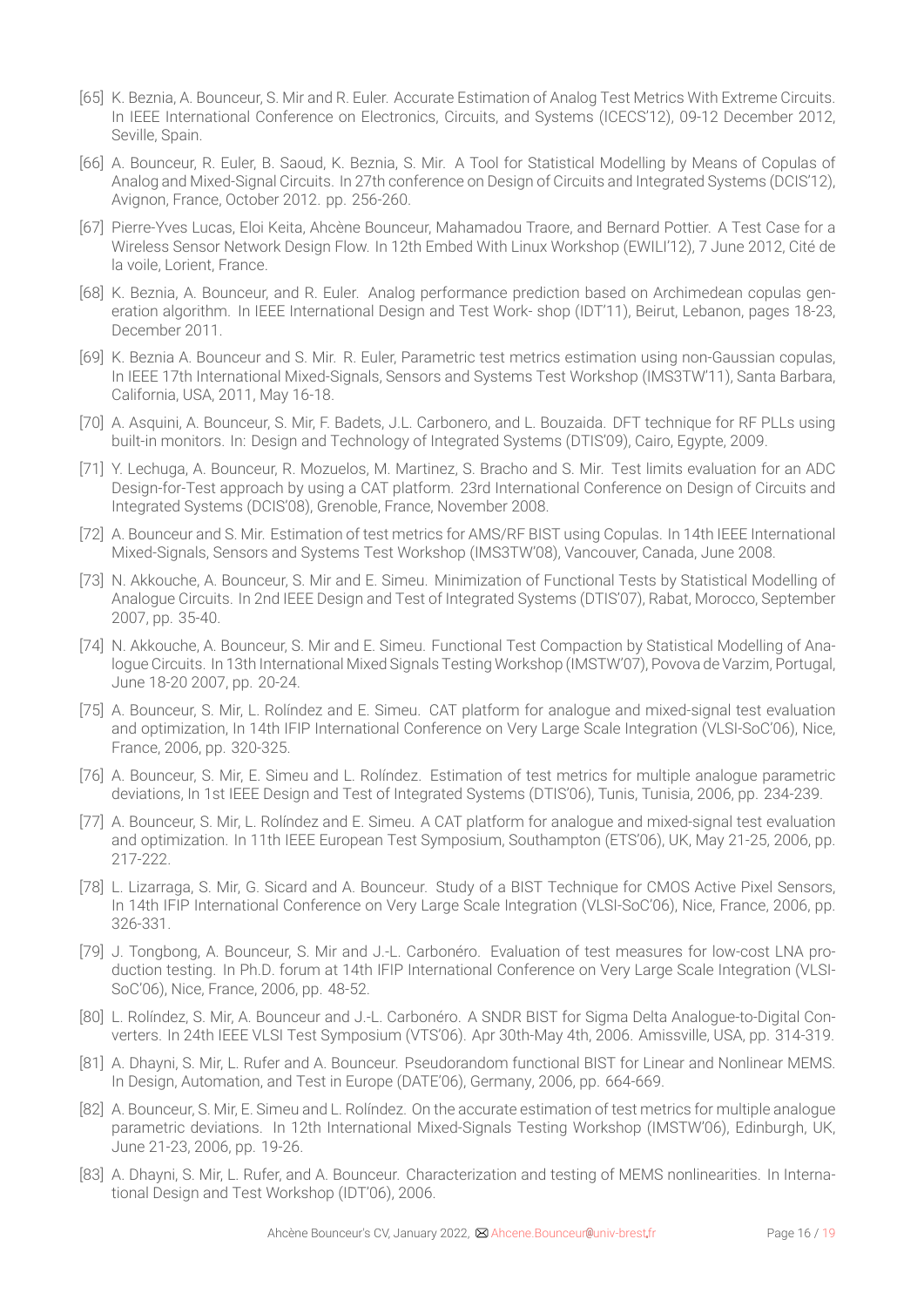- [84] A. Dhayni, S. Mir, L. Rufer and A. Bounceur. On-chip Pseudorandom Testing for Linear and Nonlinear MEMS, In 13th International Conference on Very Large Scale Integration (VLSI-SoC'05), Perth, Western Australia, October 2005, pp. 435-440.
- [85] L. Rolíndez, S. Mir, A. Bounceur and J.-L. Carbonero. A Digital BIST for a 16-bit audio Sigma Delta Analogue-to-Digital Converter, In International Mixed-Signals Testing Workshop (IMSTW'05), Cannes, France, June 2005, pp. 45-52.
- [86] A. Dhayni, S. Mir, L. Rufer and A. Bounceur. Nonlinearity Effects on MEMS Onchip Pseudorandom Testing, In International Mixed-Signals Testing Workshop (IMSTW'05), Cannes, France, June 2005, pp. 224-233.
- [87] A. Bounceur, S. Mir and E. Simeu. Optimisation of digitally coded test vectors for mixed-signal components. In 19th Conference on Design of Circuits and Integrated Systems (DCIS'04), Bordeaux, France, November 2004, pp. 895-900.
- [88] L. Rolíndez, S. Mir, G. Prenat and A. Bounceur. A 0.18 um CMOS Implementation of On-chip Analogue Test Signal Generation from Digital Test Patterns. In Design, Automation, and Test in Europe (DATE'04), Interactive presentation, Paris, February 2004, pp. 704-705.

### **Peer-reviewed National Conferences (41)**

- [1] Madani Bezoui, Ahcène Bounceur, Reinhardt Euler, Mustapha Moulaï. A new hybrid method to maximize the lifetime of coverage in IoT networks, 19ème congrès de la société Française de Recherche Opérationnelle et d'Aide à la Décision (ROADEF'18), 21-23 février 2018, Lorient, France.
- [2] Naima Benkebir, Ahcène Bounceur, Reinhardt Euler, Marc Le Pouliquen, Emmanuelle Pardiac, Marc Sevaux , Jean-François Trévien. La réglementation européenne etfrançaise dans les problèmes de routage de véhicules avec des tournées multiples, 19ème congrès de la société Française de Recherche Opérationnelle et d'Aide à la Décision (ROADEF'18), 21-23 février 2018, Lorient, France.
- [3] Farid Lalem, Ahcene Bounceur, Reinhardt Euler and Rahim Kacimi, A Copula Theory Approach to Detect Faulty Sensor Nodes in Wireless Sensor Networks, 12ème Colloque du GDR SoC-SiP, Bordeaux, France, 14-16 Juin 2017.
- [4] Umber Noreen, Ahcene Bounceur, Laurent Clavier and Olivier Marc, LoRa: LPWAN Technology for Smart City, 12ème Colloque du GDR SoC-SiP, Bordeaux, France, 14-16 Juin 2017.
- [5] Sanaa Kawther Ghalem, Bouabdellah Kechar and Ahcène Bounceur, A copula based approach for outlier detection in wireless sensor networks, 12ème Colloque du GDR SoC-SiP, Bordeaux, France, 14-16 Juin 2017.
- [6] Madani Bezoui, Ahcene Bounceur, Reinhardt Euler and Mustapha Moulaï, A Distributed Algorithm to Find Boundaries of Connected Components of a Euclidean Graph, 12ème Colloque du GDR SoC-SiP, Bordeaux, France, 14-16 Juin 2017.
- [7] Massinissa Lounis, Julien Soler, Olivier Marc, Ahcene Bounceur and Reinhardt Euler, A 3D Environment for IoT Simulation Under the CupCarbon Platform, 12ème Colloque du GDR SoC-SiP, Bordeaux, France, 14-16 Juin 2017.
- [8] T. Alwajeeh, P. Combeau, R. Vauzelle, A. Bounceur. Un Modèle de Propagation Quasi 3D Déterministe et Rapide pour une Configuration Micro-Cellule; Application: Réseaux de Capteurs. XXèmes Journées Nationales Microondes, 16-19 Mai 2017, Saint-Malo.
- [9] Farid Lalem, Ahcène Bounceur, Rahim Kacimi, Reinhardt Euler, Detection of Failed Boundary Nodes in Wireless Sensor Networks, 11th National Conference on Software and Hardware Architectures for Robots Control (SHARC), Brest, France, June, 30th, 2016.
- [10] Massinissa Saoudi, Massinissa Lounis, Ahcène Bounceur, Reinhardt Euler and Tahar Kechadi, A Parallel Data Mining Algorithm for PageRank Computation, 5ème Edition des journées Big Data Mining and Visualization, Metz, France, 23-24 juin 2016.
- [11] Umber Noreen, Ahcene Bounceur and Laurent Clavier, Integration of OFDM-based Communication System in CupCarbon Simulator, 11ème Colloque du GDR SoC-SiP, Nantes, France, 8-10 Juin 2016.
- [12] Farid Lalem, Ahcène Bounceur, Reinhardt Euler and Rahim Kacimi, A New Watermarking Approach for Wireless Sensor Networks, 11ème Colloque du GDR SoC-SiP, Nantes, France, 8-10 Juin 2016.
- [13] Ali Benzerbadj, Kechar Bouabdellah and Ahcene Bounceur, Energy Efficient Approach for Wireless Sensor Networks Dedicated to Surveillance, 11ème Colloque du GDR SoC-SiP, Nantes, France, 8-10 Juin 2016.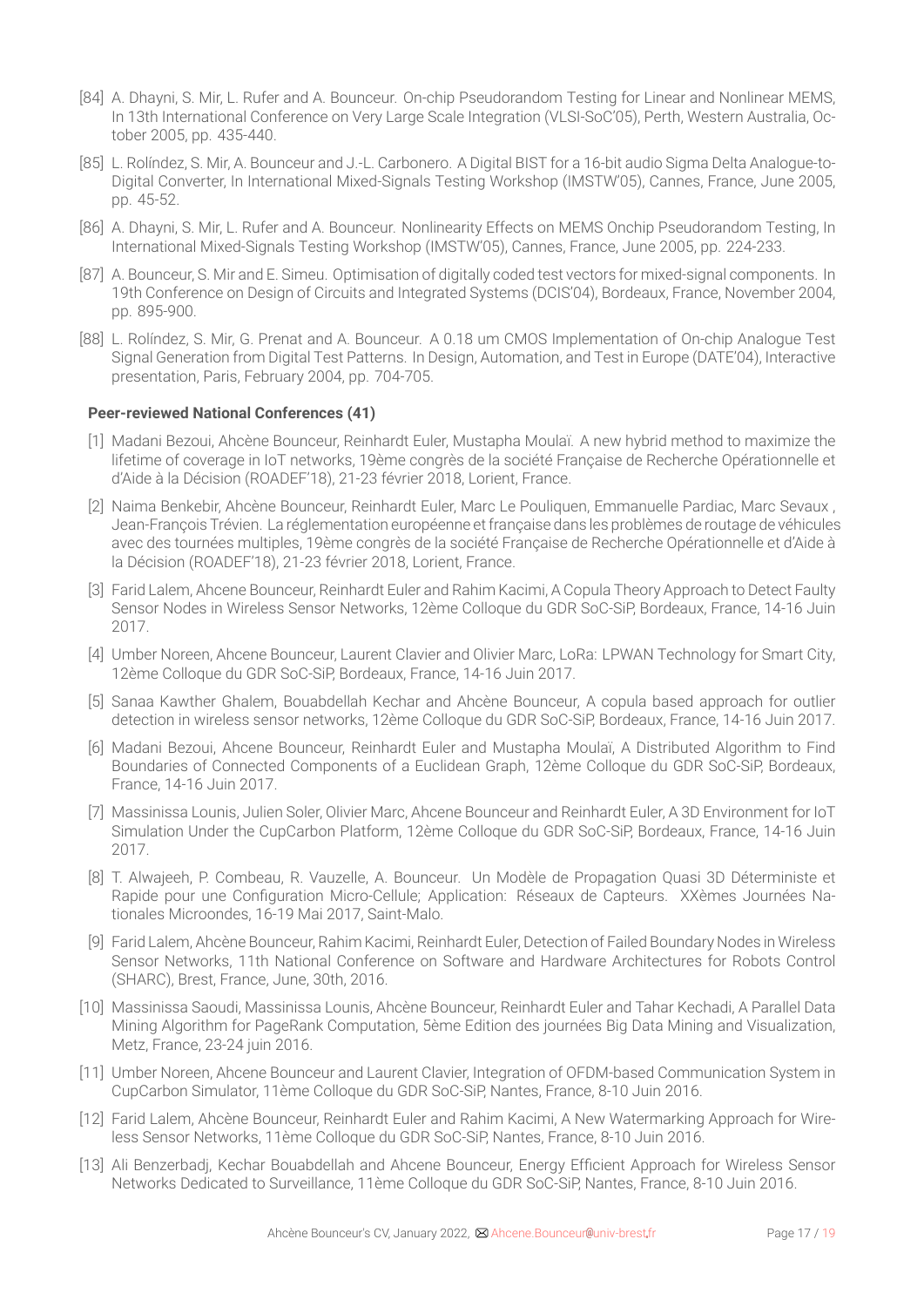- [14] Habib Aissaoua, Ahcène Bounceur, Makhlouf Aliouat and Reinhardt Euler, Clock Synchronization in Wireless Sensor Networks, 11ème Colloque du GDR SoC-SiP, Nantes, France, 8-10 Juin 2016.
- [15] Taha Alwajeeh, Pierre Combeau, Ahcene Bounceur and Rodolph Vauzelle, A Survey of RF-Propagation Models for Wireless Sensor Networks for Smart City Applications, 11ème Colloque du GDR SoC-SiP, Nantes, France, 8-10 Juin 2016.
- [16] Abdelkader Laouid, Ahcene Bounceur, Abdelnasser Dahmani and Abdelkamel Tari, A Dynamic Multipath Routing Algorithm for Energy Balancing in WSNs, 11ème Colloque du GDR SoC-SiP, Nantes, France, 8-10 Juin 2016.
- [17] Massinissa Lounis, Ahcène Bounceur, Reinhardt Euler and Bernard Pottier, Parallel Modeling of Energy Consumption in Wireless Sensor Networks, 11ème Colloque du GDR SoC-SiP, Nantes, France, 8-10 Juin 2016.
- [18] Massinissa Saoudi, Ahcène Bounceur, Reinhardt Euler and Tahar Kechadi, Smart Data Mining Techniques for Emergency Detection Using Wireless Sensor Networks, 11ème Colloque du GDR SoC-SiP, Nantes, France, 8-10 Juin 2016.
- [19] Naima Belakbir, Ahcène Bounceur, Stéphane Croguennec, Reinhardt Euler, Marc Lepouliquen, Marc Sevaux, Jean François Trevien. Méthodes d'optimisation pour les tournées et gestion des temps des conducteurs au regard de la législation européenne, 17ème congrès de la société Française de Recherche Opérationnelle et d'Aide à la Décision (ROADEF'16), 10-12 février 2016, Compiègne, France.
- [20] Madani Bezoui, Mustapha Moulaï and Ahcène Bounceur. Exact method for solving bi-objective cardinality constrained portfolio selection problem, 17ème congrès de la société Française de Recherche Opérationnelle et d'Aide à la Décision (ROADEF'16), 10-12 février 2016, Compiègne, France.
- [21] Nora Saadi and Ahcène Bounceur. Modélisation et simulation pour la résolution du problème de couverture de cibles mobiles dans un réseau de capteurs sans fil. 8ème Colloque du GDR SoC-SiP, Paris, France, 11-13 Juin 2014.
- [22] Lounis Massinissa, Arezki Laga, and Ahcène Bounceur. Calcul parallèle de la consommation d'énergie des mobiles dans un réseau de capteurs sans fil. 8ème Colloque du GDR SoC-SiP, Paris, France, 11-13 Juin 2014.
- [23] Arezki Laga, Lounis Massinissa, and Ahcène Bounceur. Modèle pour la simulation parallèle sur GPUs des réseaux de capteurs sans fil. 8ème Colloque du GDR SoC-SiP, Paris, France, 11-13 Juin 2014.
- [24] K. Beznia, A. Bounceur, R. Euler, and S. Mir. Estimation des métriques de test analogique à base d'un échantillon de circuits extrêmes multivariés. 16èmes Journées Nationales du Réseau Doctoral en Micro-électronique (JNRDM'13), Grenoble.
- [25] K. Beznia, A. Bounceur, R. Euler, and S. Mir. Estimation des métriques de test analogique à base d'un échantillon de circuits extràÂ<sup>a</sup>mes multivariés. 7ème Colloque du GDR SoC-SiP, Lyon, France, Juin 2013.
- [26] A. Bounceur, K. Beznia, R. Euler, and S. Mir. Réduction des paramètres de sortie des circuits analogiques par l'estimation des métriques de test. 7ème Colloque du GDR SoC-SiP, Lyon, France, Juin 2013.
- [27] Foudil Mir, Ahcène Bounceur, and Farid Meziane. Energy and lifetime prediction in large wireless sensor networks. 7ème Colloque du GDR SoC-SiP, Lyon, France, Juin 2013.
- [28] K. Beznia, A. Bounceur, S. Mir, and R. Euler. Test metrics computation using the statistical model of analog circuits. 6ème Colloque du GDR SoC-SiP, Paris, France, Juin 2012.
- [29] B. Saoud, K. Beznia, A. Bounceur, S. Mir, and M. Kerkar. Outil de modélisation statistique des circuits analogiques et mixtes. 6ème Colloque du GDR SoC-SiP, Paris, France, Juin 2012.
- [30] Bilal Saoud, Kamel Beznia, Ahcène Bounceur, and Moussa Kerkar. Outil de modélisation et de génération d'un échantillon multidimensionnel des pixels d'un imageur CMOS. 15ème Journées Nationales du Réseau Doctoral en Microélectronique, JNRDM, Marseille, France, 2012.
- [31] M. Bentobache, A. Bounceur, R. Euler, Une application efficace du problème de recouvrement au test de circuits analogiques, In 13ème congrès annuel de la Société française de Recherche Opérationnelle et d'Aide à la Décision (ROADEF'12). Angers, France, 2012.
- [32] R. Houari, A. Bounceur et T. Kechadi, Nouvelle Approche de Pré-traitement pour les Fouilles de Données Numériques, 2ième édition de la conférence nationale de l'informatique destinée aux étudiants de graduation et de post-graduation (JEESI'12), 16 avril 2012, Oued-Smar, Algérie.
- [33] A. Bounceur, R. Euler, and K. Beznia. Génération et optimisation de vecteurs de test analogiques multifréquences. In 12ème congrès annuel de la Société française de Recherche Opérationnelle et d'Aide à la Décision ROADEF'2011. Saint-Etienne, France, Mars 2011.